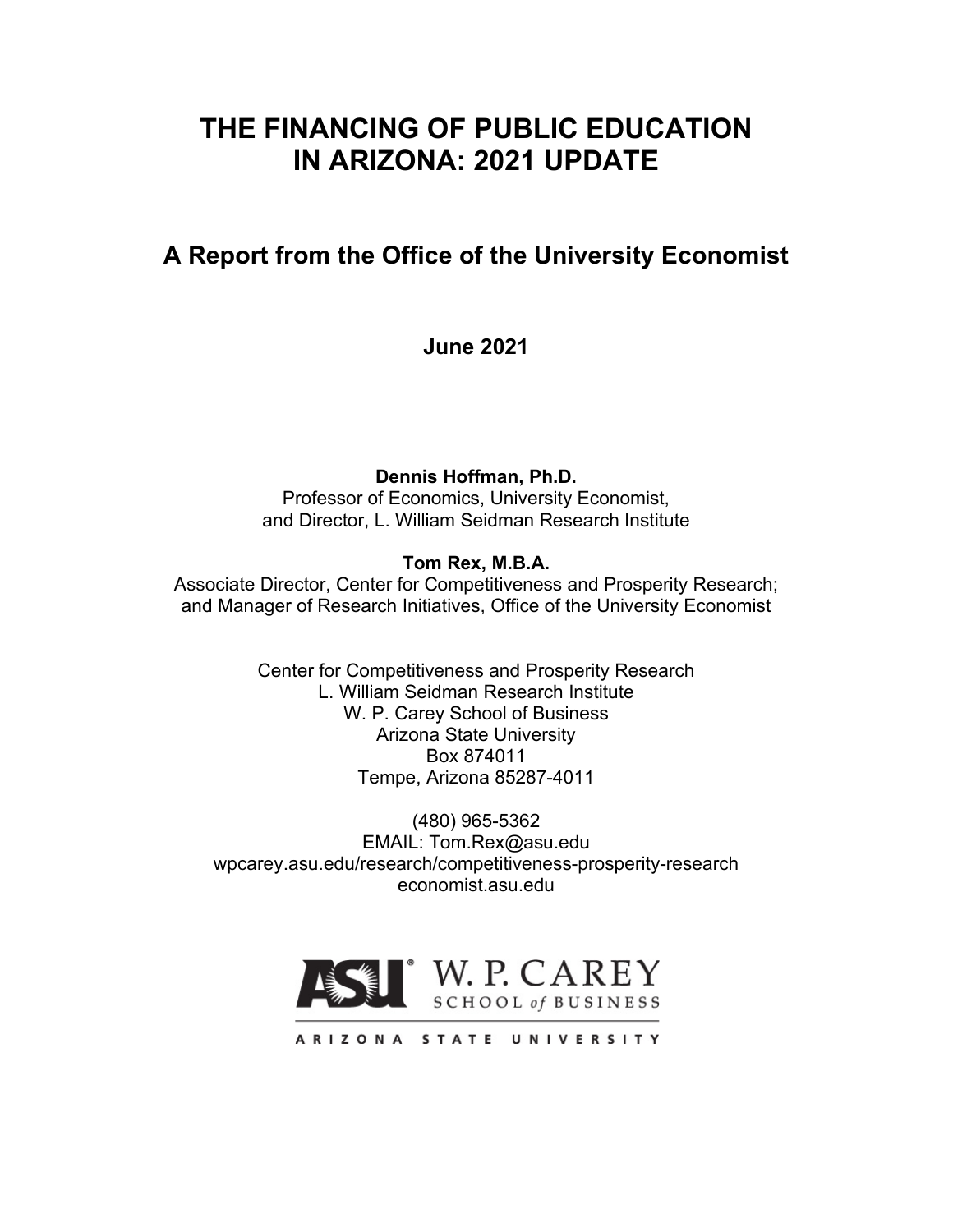#### **PREFACE**

This paper updates the August 2017 Office of the University Economist paper "The Financing of Public Education in Arizona: Update," [https://wpcarey.asu.edu/sites/default/files/edfund08-17.pdf.](https://wpcarey.asu.edu/sites/default/files/edfund08-17.pdf) Other recent papers to address education finance include

- "Declines Relative to the Nation in Arizona's Government Finance, Educational Attainment, and Economic Performance," January 2020, [https://wpcarey.asu.edu/sites/default/files/taxeducecon01-20.pdf.](https://wpcarey.asu.edu/sites/default/files/taxeducecon01-20.pdf)
- "An Examination of Public Education in Arizona Compared to the Nation," October 2018, [https://wpcarey.asu.edu/sites/default/files/publeduc10-18.pdf.](https://wpcarey.asu.edu/sites/default/files/publeduc10-18.pdf)
- "The Relationship Between Government Finance, Educational Attainment, and Economic Performance," September 2018, [https://wpcarey.asu.edu/sites/default/files/taxeducecon09-](https://wpcarey.asu.edu/sites/default/files/taxeducecon09-18.pdf) [18.pdf.](https://wpcarey.asu.edu/sites/default/files/taxeducecon09-18.pdf)

## **TABLE OF CONTENTS**

| Summary                                   |  |
|-------------------------------------------|--|
| <b>Higher Education</b>                   |  |
| <b>Elementary and Secondary Education</b> |  |

### **LIST OF TABLES**

| Public Higher Education Revenue Per Full-Time-Equivalent Student, Arizona, Fiscal Year<br>2020 |    |
|------------------------------------------------------------------------------------------------|----|
| Public Elementary and Secondary Education Revenue Per Student, Arizona, Fiscal Year            | 19 |
| 2019<br>Public Flementary and Secondary Education Expenditures Der Student, Arizona, Fiscal    | າຂ |

3. Public Elementary and Secondary Education Expenditures Per Student, Arizona, Fiscal Year 2019 28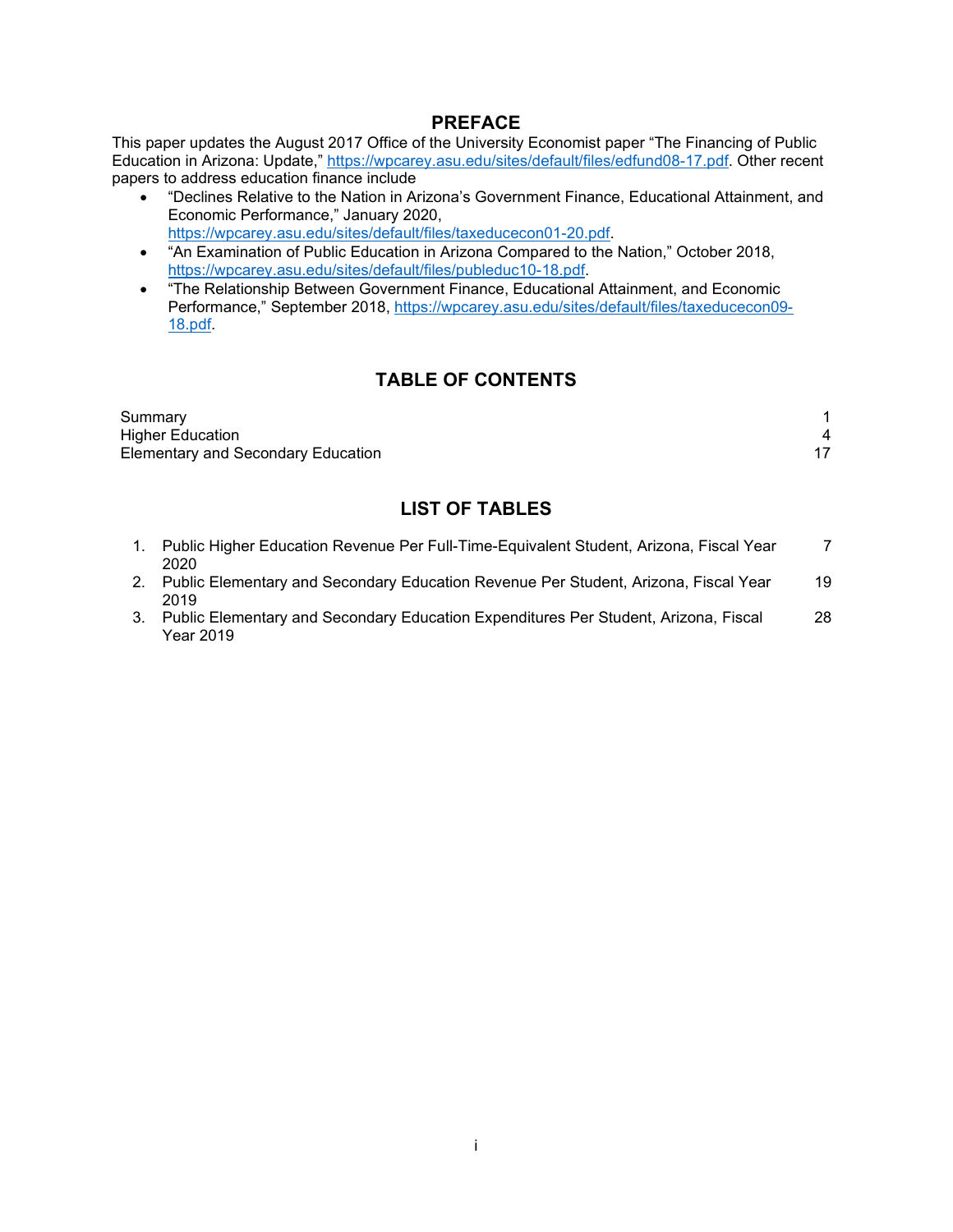## **LIST OF CHARTS**

| $S-1$ .    | Educational Appropriations as a Share of Total Educational Revenue for Public Higher<br>Education                                                                                        | $\overline{2}$ |
|------------|------------------------------------------------------------------------------------------------------------------------------------------------------------------------------------------|----------------|
| S-2.       | Public Elementary and Secondary Education Finance Per Student as a Percentage of<br>the National Average, Arizona                                                                        | 3              |
| 1.         | Public Higher Education Revenue Per Full-Time-Equivalent Student as a Percentage of<br>the National Average, Arizona                                                                     | 8              |
| 2.         | Educational Appropriations as a Share of Total Educational Revenue for Public Higher<br>Education and Arizona Rank                                                                       | 9              |
| 3.         | Public Higher Education Revenue Per Full-Time-Equivalent Student Adjusted by Per<br>Capita Personal Income as a Percentage of the National Average, Arizona                              | 10             |
| 4.         | Public Higher Education Revenue Per Full-Time-Equivalent Student Adjusted for the<br>Cost of Living, Arizona Relative to the Nation                                                      | 12             |
| 5.         | General Fund Appropriations for Universities, Arizona                                                                                                                                    | 15             |
| 6.         | General Fund Appropriations for Universities Per Student, Arizona                                                                                                                        | 15             |
| 7.         | Public Expenditures for Universities Per Full-Time-Equivalent Student Adjusted for<br>Inflation, Arizona                                                                                 | 16             |
| 8.         | Public Elementary and Secondary Education Revenue Per Student as a Percentage of<br>the National Average, Arizona                                                                        | 22             |
| 9.         | Public Elementary and Secondary Education Revenue Per Student Adjusted for the Cost<br>of Living, Arizona Relative to the Nation                                                         | 24             |
| 10.        | Public Elementary and Secondary Education Expenditures Per Student as a Percentage<br>of the National Average, Arizona                                                                   | 30             |
| 11.        | Public Elementary and Secondary Education Expenditures Per Student Adjusted for the<br>Cost of Living, Arizona Relative to the Nation                                                    | 32             |
| 12.        | Public Elementary and Secondary Education Current Operations Expenditures Per<br>Student, Arizona as a Percentage of the National Average                                                | 33             |
| 13.        | Public Elementary and Secondary Education Current Operations Expenditures Per<br>Student Adjusted for the Cost of Living, Arizona Relative to the Nation                                 | 35             |
| 14.<br>15. | General Fund Appropriations for Elementary and Secondary Education, Arizona<br>Public Expenditures for Elementary and Secondary Education Per Student Adjusted for<br>Inflation, Arizona | 36<br>36       |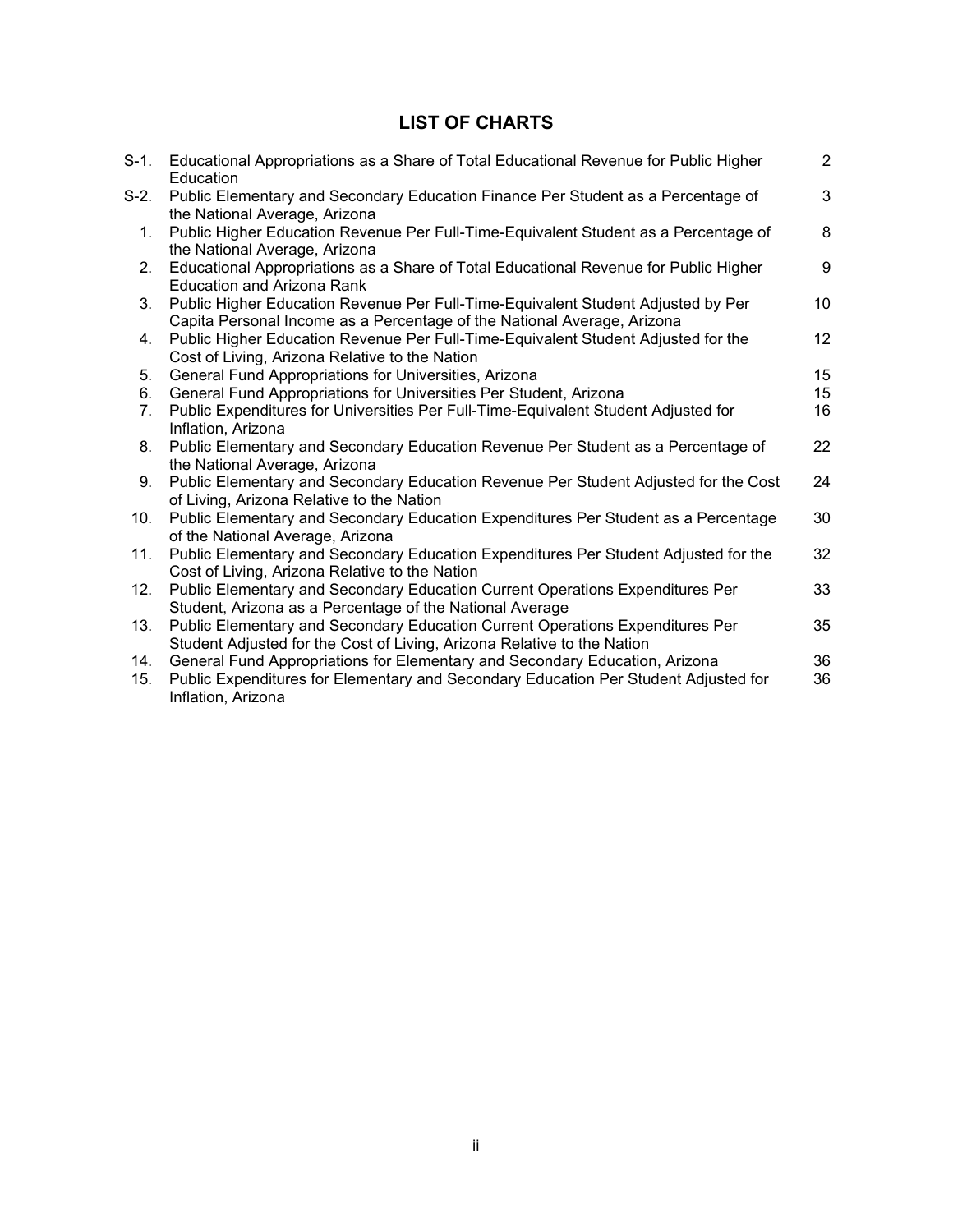#### **SUMMARY**

For per student state and local government funding for public education — elementary, secondary, and higher education combined — to reach the national average in Arizona, additional state and local government revenue of more than \$5 billion is needed, even after considering Arizona's below-average cost of living.

#### **Higher Education**

State and local government appropriations per full-time-equivalent (FTE) student for universities and community colleges combined were 31 percent less than the national average in Arizona in fiscal year (FY) 2020, after adjusting for the cost of living in each state. Arizona ranked 46th among the 50 states. For appropriations per FTE student in Arizona to have equaled the U.S. average in FY 2020, additional state and local government funding of \$940 million was needed.

Historically, state and local government support for higher education in Arizona was much stronger relative to the rest of the nation. Without adjusting for the cost of living, state and local government higher education appropriations per FTE student in Arizona averaged 7 percent less than the national average from FY 1980 (the earliest data) through FY 2007, with an average rank among the states of 28th. In FY 2020, Arizona ranked 48th at 35 percent below average.

In contrast, tuition for higher education increased substantially in Arizona relative to the rest of the nation. Net tuition — tuition and fees paid by students, minus financial aid from state and institutional sources and student waivers and discounts — per FTE student in Arizona was on average 4 percent less than the U.S. average between FYs 1980 and 2006, with an average rank of 31st. In FY 2020, net tuition in Arizona was 23 percent above the U.S. average and ranked 19th.

As seen in Chart S-1, the share of total higher educational revenue from state and local government appropriations has diverged sharply since FY 2010 in Arizona relative to the U.S. average. Historically, the share of total revenue from appropriations of state and local governments was similar in Arizona to the national average; the share was more than 75 percent in the early 1980s. In FY 2020, the appropriations share was barely more than 40 percent in Arizona, 16 percentage points lower than the national share. Between FY 2009 and FY 2020 as a percentage of the national average, per FTE student state and local appropriations in Arizona plunged 43 percentage points, while per FTE student tuition rose 16 percentage points. Total revenue per FTE student fell 16 percentage points.

#### **Elementary and Secondary Education**

State and local government appropriations per student for public elementary and secondary (K-12) education were 35 percent less than the national average in Arizona in FY 2019 (the latest data), after adjusting for the cost of living. Arizona ranked 50th among the 50 states and the District of Columbia; only Idaho was lower. For appropriations per student in Arizona to have equaled the U.S. average in FY 2019, additional state and local government funding of \$4.7 billion was needed.

The FY 2019 state and local government revenue for K-12 education of \$8.4 billion in Arizona includes \$1.1 billion from programs implemented in the last 21 years: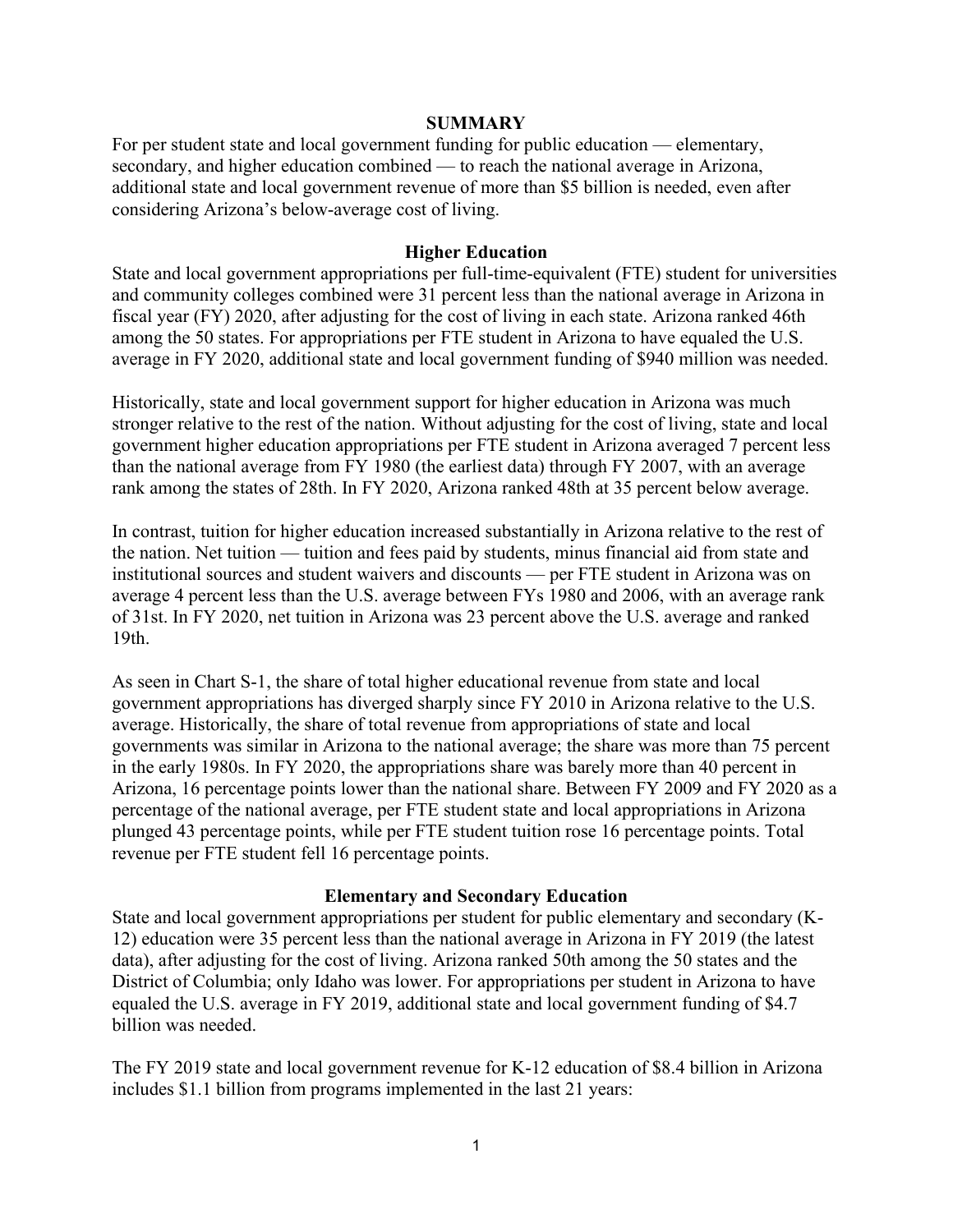

Source: Calculated from State Higher Education Executive Officers Association.

- Proposition 301, passed by voters in November 2000, increased the sales tax rate by 0.6 percentage points, with the additional revenue dedicated to education.
- Proposition 123, passed by voters in May 2016, caused additional revenue to be distributed from the permanent state school fund.
- A plan to raise teacher salaries by 20 percent over three years was passed by the Arizona Legislature in April 2018. Related to this plan, funding increased by \$306 million in FY 2019, with an additional funding increase in FYs 2020 and 2021 totaling \$339 million.

The additional funding in FYs 2020 and 2021 from the plan to raise teacher salaries represents less than 8 percent of the amount needed in FY 2019 to bring per student state and local government appropriations up to the national average.

Historically, state and local government support for K-12 education in Arizona was much stronger relative to the rest of the nation. Without adjusting for the cost of living, state and local government appropriations per student in Arizona exceeded the national average prior to 1967 and were only 5 percent less than the U.S. average in the late 1980s. Arizona ranked in the middle of the states in the late 1980s. Following a long decline in funding relative to the nation, Arizona ranked 49th at 38 percent below average in FY 2019.

K-12 expenditures per student on current operations — which exclude capital outlays and interest payments on debt — was 33 percent less than the national average in Arizona in FY 2019 after adjusting for living costs. Arizona ranked 49th, ahead of only Idaho and Utah.

Expenditures per student for current operations were much higher in Arizona relative to the national average historically. Without adjusting for the cost of living, per student current operations spending averaged 11 percent less than the U.S. average in Arizona in the late 1970s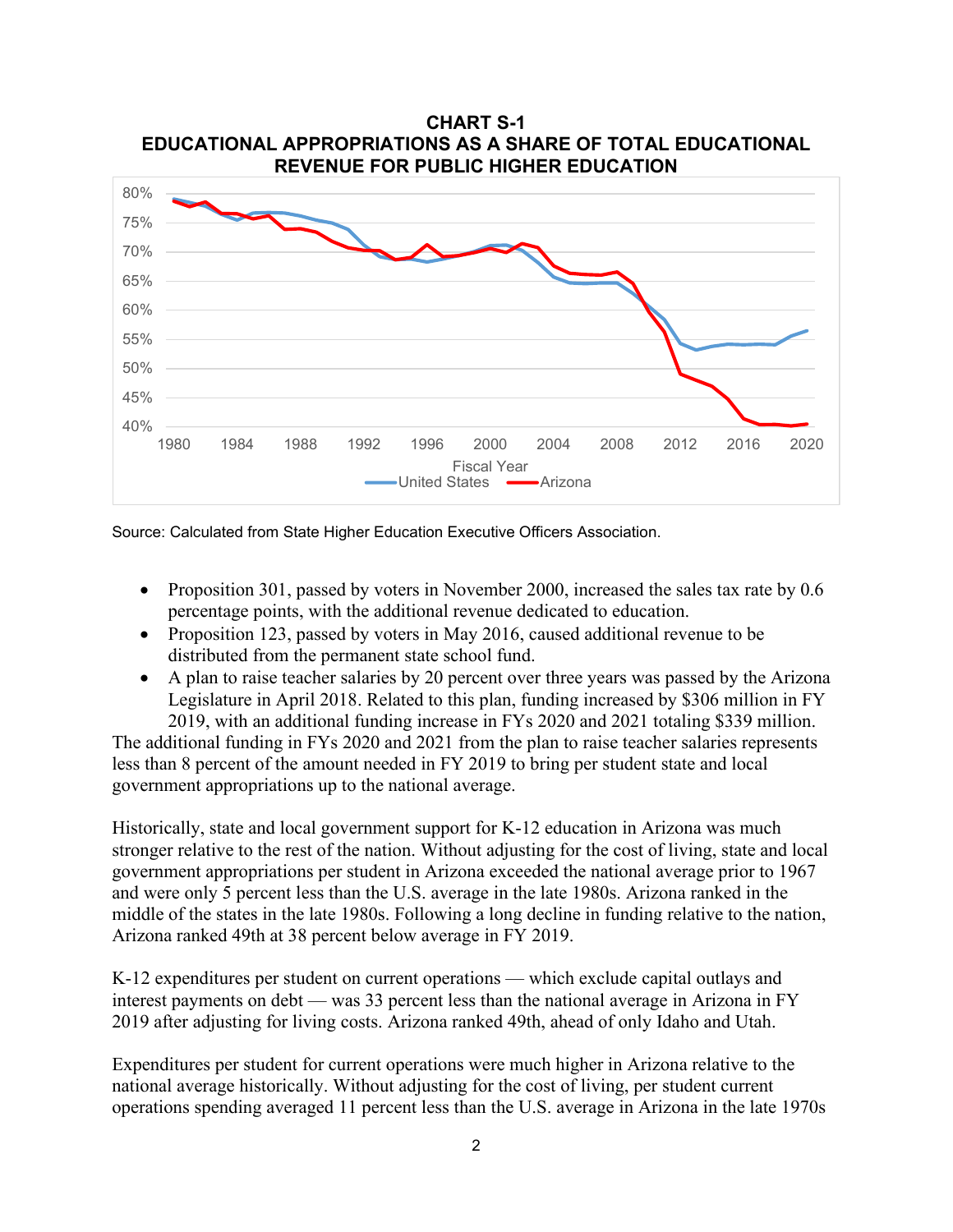and 1980s, with an average rank among the states of 33rd. In FY 2019, Arizona ranked 49th at 35 percent below average.

Chart S-2 shows the historical record relative to the U.S. average of unadjusted per student state and local government K-12 appropriations and per student expenditures for current operations.

The decrease over time relative to the nation in per student current operations spending in Arizona occurred in each of the two major categories of current operations, and the per student figure in FY 2019 was below the U.S. average in each category:

- Instruction: Arizona fell from 14 percent below average in FY 1987 to 42 percent below average in FY 2019, with the rank dropping from 34th to 50th.
- Support services: Arizona decreased from 5 percent above average in FY 1987 to 26 percent below average in FY 2019, with the rank declining from 17th to 44th.

In each of the seven subcategories of support services, per student spending in Arizona in FY 2019 was below the national average and ranked below the middle of the states, adjusted for the cost of living:

- Pupil support: -8 percent, rank of 30th.
- Instructional staff support: -24 percent, rank of 40th.
- General (school district) administration: -39 percent, rank of 43rd.
- School administration: -43 percent, lowest in the nation.
- Plant operations and maintenance: -14 percent, rank of 40th.
- Pupil transportation: -26 percent, rank of 41st.
- Other: -28 percent, rank of 33rd.





Source: Calculated from U.S. Department of Commerce, Census Bureau.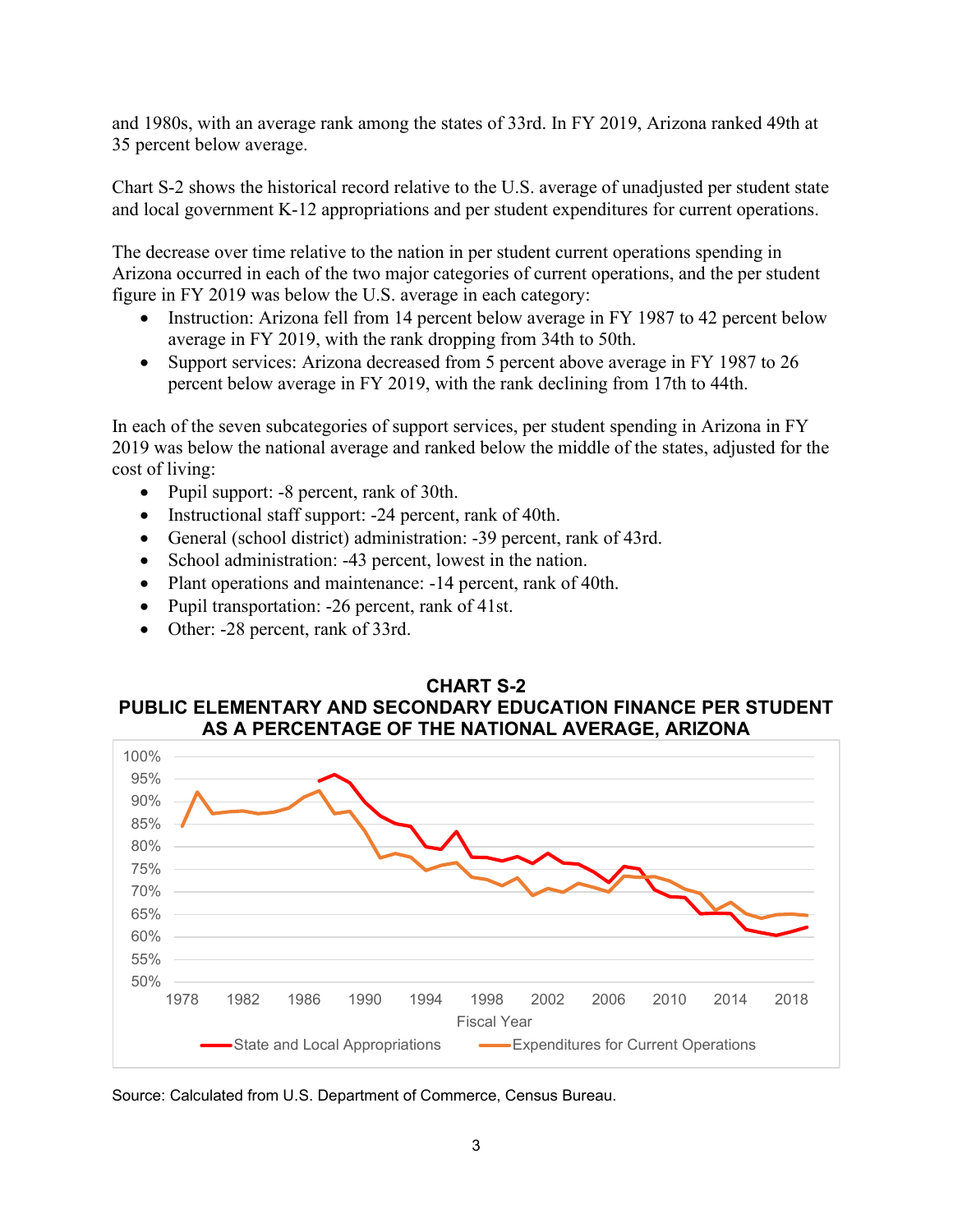#### **HIGHER EDUCATION**

#### **Annual Data From SHEEO**

The State Higher Education Executive Officers Association (SHEEO) produces an annual report on "State Higher Education Finance" [\(https://sheeo.org/project/state-higher-education-finance/\)](https://sheeo.org/project/state-higher-education-finance/). The time series runs from fiscal year (FY) 1980 through FY 2020. By state, finance and enrollment data from all public universities and public community colleges are combined.<sup>[1](#page-6-0)</sup> Data for the District of Columbia are not available for the entire time period and have been excluded from this analysis. Thus, the national data are for the sum of the 50 states. In this paper, Arizona is compared to the nation and to a group of 10 western states: Arizona, California, Colorado, Idaho, Nevada, New Mexico, Oregon, Texas, Utah, and Washington.

The SHEEO report focuses on the sources of funding for higher education; it does not provide information on how those funds are used (expended). SHEEO does not include revenue from all sources. Five categories of revenue are examined in this paper:

- State Support for Public Higher Education: State government appropriations (plus American Recovery and Reinvestment Act monies in FYs 2009 and 2010).
- Local Support for Public Higher Education: Local government funding; in Arizona, only community colleges receive local funding.
- Educational Appropriations for Public Higher Education: The sum of state support and local support, minus appropriations for special purposes, research, and medical programs.
- Net Tuition for Public Higher Education: Tuition and fees paid by students, minus financial aid from state and institutional sources, student waivers and discounts, and medical student tuition and fees.
- Total Educational Revenue for Public Higher Education: The sum of the educational appropriations category and the net tuition category, minus tuition revenue used for capital outlays or debt service.

#### **Standardization of Data**

In order to compare states, the data must be standardized to account for differences in size. For education finance, the adjustment for size and changes in size over time is accomplished by expressing the data on a per student basis. SHEEO reports a measure of full-time-equivalent (FTE) enrollment by state that does not include medical students.

Analyses over time of dollar measures must account for inflation, which is measured by the gross domestic product implicit price deflator (GDP deflator) produced by the U.S. Department of Commerce, Bureau of Economic Analysis (BEA).<sup>[2](#page-6-1)</sup>

In addition to the adjustments for size and inflation, dollar figures used to compare states generally should be adjusted for geographic cost-of-living differences. The regional price parity (RPP) estimates produced by the BEA — which are expressed as percentages of the national

<span id="page-6-0"></span><sup>1</sup> Figures are not available separately for community colleges and universities. In some states, the distinction between community colleges and universities is becoming blurred as community colleges are increasingly being allowed to offer some bachelor's degrees.

<span id="page-6-1"></span><sup>2</sup> See Table 1.1.9 at

<https://apps.bea.gov/iTable/iTable.cfm?reqid=19&step=2#reqid=19&step=2&isuri=1&1921=survey> .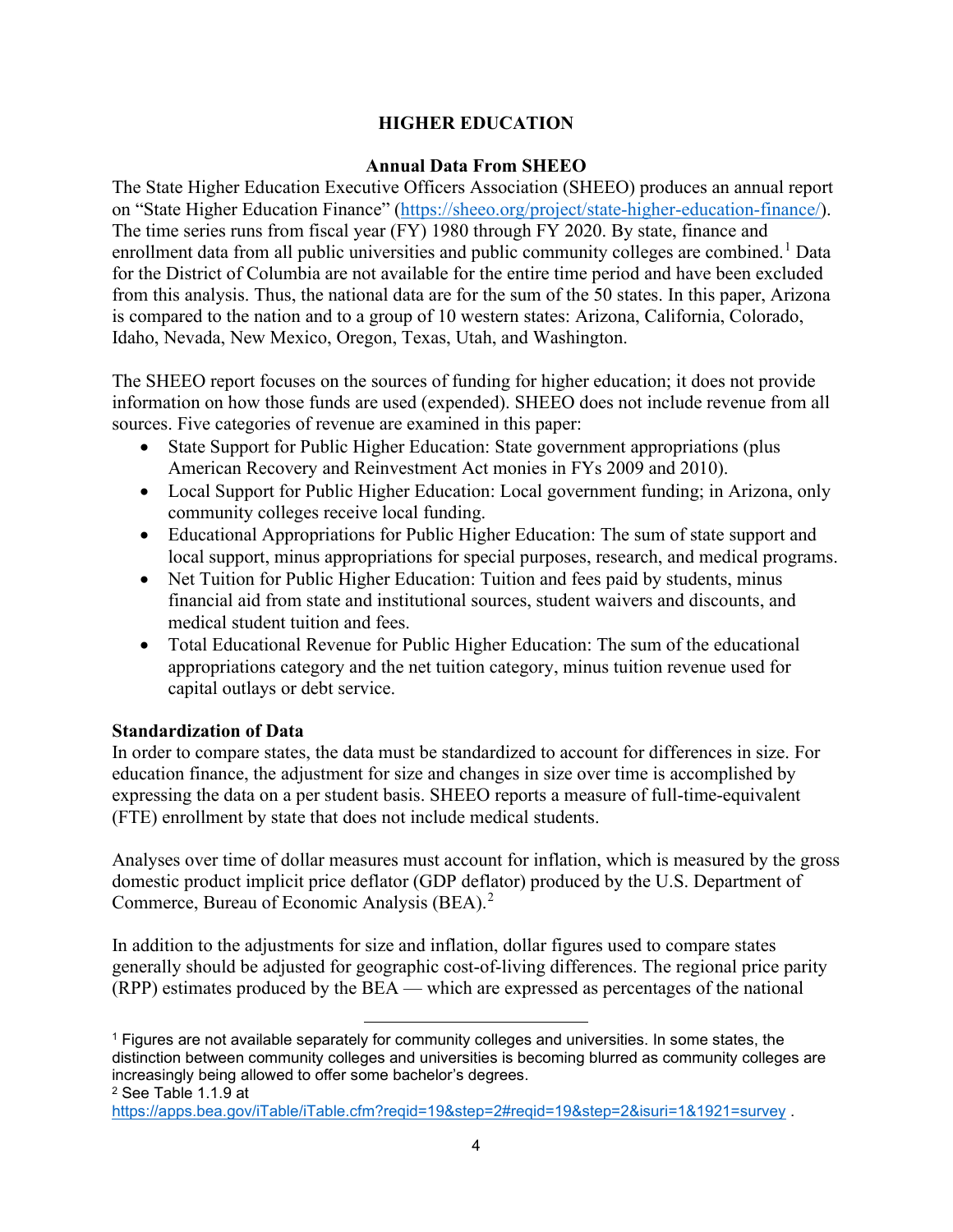average — are used to measure the cost of living.<sup>[3](#page-7-0)</sup> The regional price parity estimates are available only for calendar years 2008 through 2019. For this paper, fiscal year RPPs were estimated as the average of two calendar years. Since the RPPs are not yet available for 2020, the FY 2020 SHEEO revenue data are adjusted by the calendar year 2019 RPPs. Similarly, FY 2008 revenue data are adjusted by calendar year 2008 RPPs. The RPPs change only slowly over time, so these estimated values have little practical effect.

The adjustment for the cost of living does not make a significant difference in Arizona's dollar figures relative to the nation since the state's RPP has been close to the national average. Arizona's RPP in calendar year 2008 was 100.6 (0.6 percent higher than the national average). The state's RPP declined over the following few years; it was between 95.8 and 96.5 from 2013 through 2019. In contrast, adjusting for the cost of living has a large impact in some states and can cause a noticeable difference in Arizona's rank among the states.

An alternative adjustment is sometimes made to public revenue data to reflect the "ability to pay." Typically, personal income is used to make this adjustment; in the case of education data that are expressed per student, per capita personal income is used for the adjustment.<sup>[4](#page-7-1)</sup> This adjustment causes a larger difference in Arizona's higher education revenue figures relative to the nation since the state's per capita personal income is well below the national average, with the differential increasing over time. Arizona's per capita personal income dropped from 4.9 percent below average in FY 1980 to 18.4 percent below average in FY 2020 (not adjusted for the cost of living). Arizona ranked 43rd among the 50 states and the District of Columbia in FY 2020. Adjusted for the cost of living, per capita personal income in Arizona slipped from 12.0 percent below average in FY 2008 to 15.2 percent below average in FY 2020. Though Arizona's adjusted figure was not as far below the U.S. average as its unadjusted figure, its adjusted rank was lower at 49th (higher than only Mississippi and New Mexico).

#### **Higher Education Revenue in Fiscal Year 2020**

Public support for higher education is measured by educational appropriations for public universities and community colleges by state and local governments, less funding targeted for special purposes, research, and medical programs. In Arizona in FY 2020, this amounted to \$1.71 billion. The amount per full-time-equivalent student was \$5,628 after adjustment for the cost of living. This adjusted figure was 30.8 percent less than the national average and ranked 46th among the 50 states and ninth among the 10 western states. The states providing less support were Colorado, New Hampshire, Pennsylvania, and Vermont.

Since the relative responsibility for financing public higher education varies by state between state government and local governments, comparisons across states of state support need to be made cautiously, as do comparisons of local support. Local governments provided funding for higher education in only 31 states in FY 2020.

<span id="page-7-0"></span><sup>3</sup> The RPPs are available from [http://www.bea.gov/regional/index.htm.](http://www.bea.gov/regional/index.htm)

<span id="page-7-1"></span><sup>4</sup> Quarterly estimates of per capita personal income were used in this analysis to calculate fiscal year averages. Gross product sometimes is used instead of personal income in the ability-to-pay analysis. The BEA produces estimates of both indicators, available from [http://www.bea.gov/regional/index.htm.](http://www.bea.gov/regional/index.htm)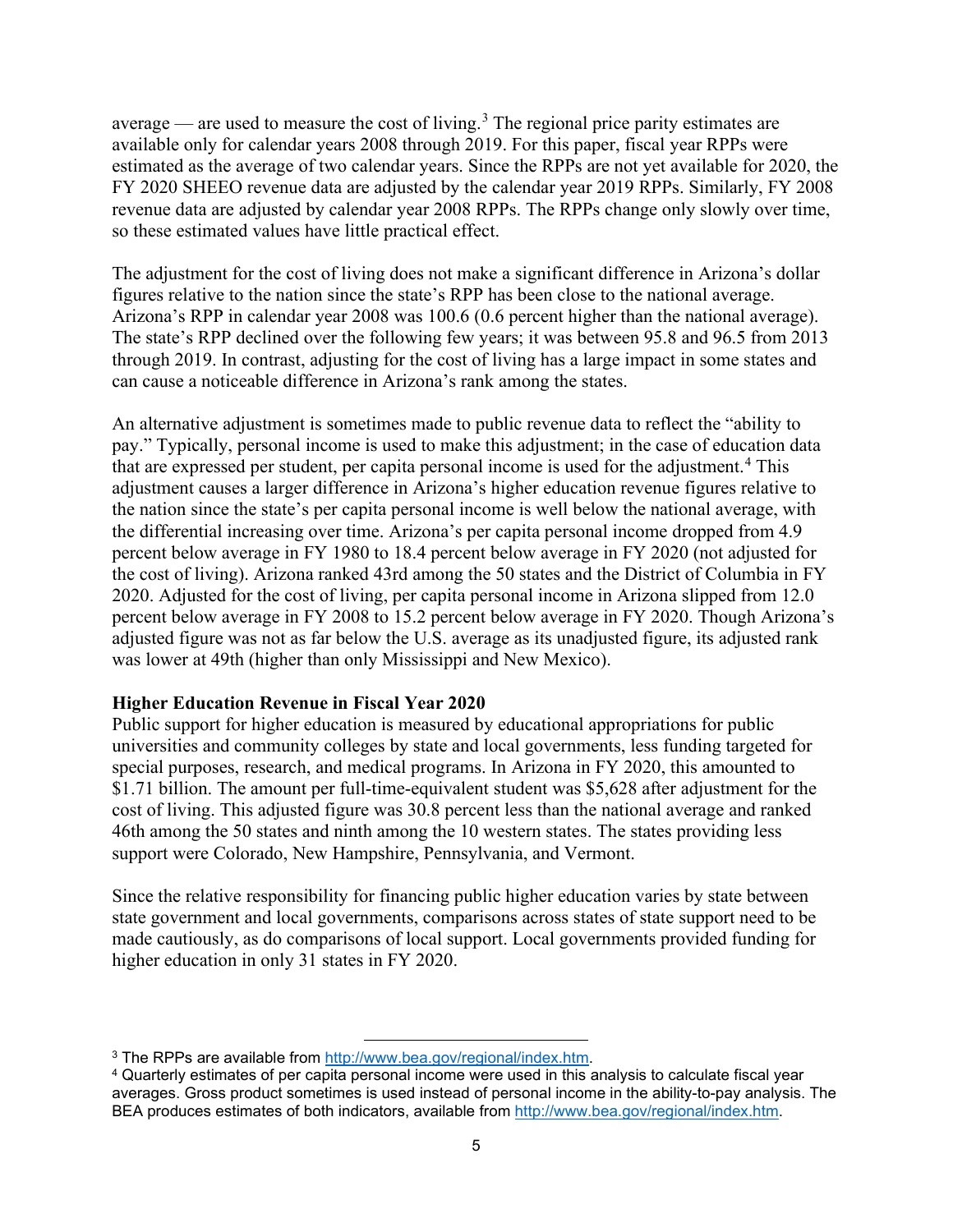State government appropriations for public higher education — without subtracting monies intended for special purposes, research, and medical programs — totaled \$1.003 billion in Arizona in FY 2020. Expenditures per FTE student were \$3,309 after adjusting for the cost of living — 60.4 percent less than the national average and the lowest among the states. In contrast, local support adjusted for the cost of living was the highest in the country in Arizona at \$3,030 per FTE student, which was 2.96 times higher than the national average. Local support in Arizona, which is limited to community colleges, totaled \$919 million in FY 2020 (without subtracting monies intended for special purposes, research, and medical programs).

Student tuition and fees is another significant source of higher education revenue. In Arizona in FY 2020, net tuition — tuition and fees paid by students, minus financial aid from state and institutional sources, student waivers and discounts, and medical student tuition and fees provided \$2.61 billion. This amount was 53 percent higher than the funding from educational appropriations. Per FTE student adjusted for the cost of living, net tuition in Arizona amounted to \$8,624, which was 23.5 percent higher than the national average and ranked 21st nationally and third in the West (the figure was higher in Colorado and Oregon).

Total educational revenue for higher education is the sum of (1) state and local government educational appropriations (total appropriations less those for special purposes, research, and medical programs), and (2) net tuition less any tuition used for capital outlays or debt service. Total educational revenue in Arizona in FY 2020 was \$4.21 billion. Per FTE student adjusted for the cost of living, the figure was  $$13,896 - 7.6$  percent less than the national average. Arizona ranked 42nd nationally and sixth among the western states (higher than California, Idaho, Nevada, and Texas). The data for FY 2020 are summarized in Table 1 for each of the categories of higher education revenue.

In fiscal year 2020, educational appropriations by state and local governments accounted for 56.5 percent of total educational revenue nationally. The share contributed by state and local funding was considerably lower in Arizona at 40.5 percent. Arizona's share ranked 39th nationally and ninth of 10 western states (only Colorado was lower). Thus, relative to most states, Arizona places a higher share of the cost of higher education on students than on society as a whole.

Revenue from Arizona's educational appropriation (state and local) for higher education as of FY 2020 was considerably below the amount needed to equal the nation's per FTE student average, after adjusting for the cost of living. The state and local appropriation needed to be \$730 million higher for Arizona to rank in the middle of the 50 states and \$940 million higher for Arizona to equal the U.S. adjusted per student average. Adjusting for per capita personal income as well as the cost of living, Arizona's shortfall was between \$400-and-500 million relative to the middle of the states and the national average.

#### **Change in Higher Education Revenue Over Time**

The change over time in higher education revenue is examined in three ways in this section: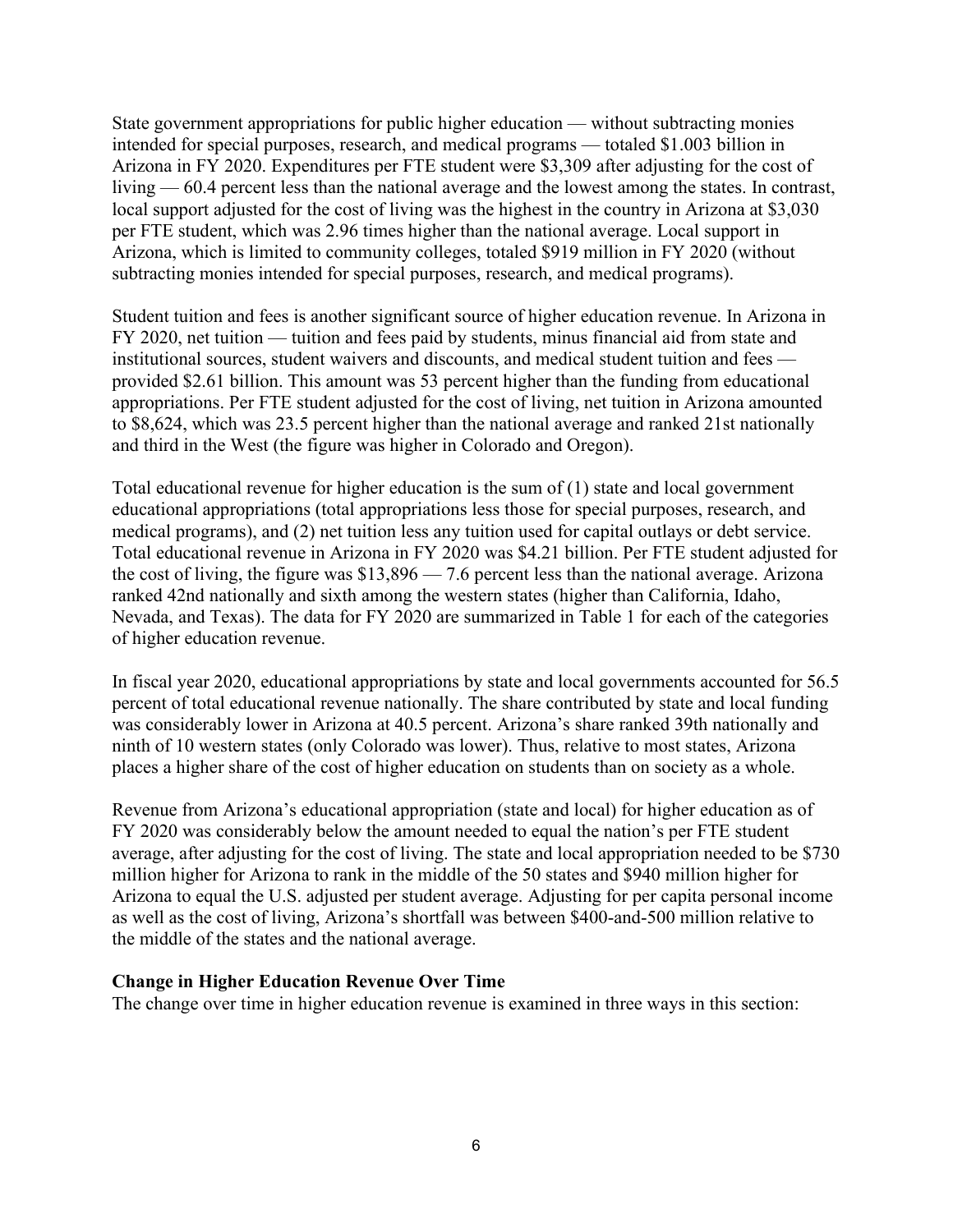#### **TABLE 1 PUBLIC HIGHER EDUCATION REVENUE PER FULL-TIME-EQUIVALENT STUDENT, ARIZONA, FISCAL YEAR 2020**

|                                             | <b>Dollars</b> | Percentage<br>of Nation <sup>^</sup> | Rank:<br>Nation <sup>^</sup> | Rank:<br>West <sup>^^</sup> |
|---------------------------------------------|----------------|--------------------------------------|------------------------------|-----------------------------|
| <b>Total Educational Revenue*</b>           | 13,382         | 88.9                                 | 41                           |                             |
| Adjusted by Cost of Living                  | 13,896         | 92.4                                 | 42                           | 6                           |
| Adjusted by Per Capita Personal Income      | 281            | 105.5                                | 26                           | 4                           |
| <b>Net Tuition</b>                          | 8.305          | 122.7                                | 19                           | 3                           |
| Adjusted by Cost of Living                  | 8,624          | 123.5                                | 21                           | 3                           |
| Adjusted by Per Capita Personal Income      | 175            | 145.5                                | 13                           | 2                           |
| <b>State and Local Government Support**</b> | 5,419          | 64.8                                 | 48                           | 10                          |
| Adjusted by Cost of Living                  | 5,628          | 69.2                                 | 46                           | 9                           |
| Adjusted by Per Capita Personal Income      | 114            | 76.9                                 | 43                           | 9                           |
| <b>State Government Support</b>             | \$3,186        | 37.2%                                | 50                           | 10                          |
| Adjusted by Cost of Living                  | 3.309          | 39.6                                 | 50                           | 10                          |
| Adjusted by Per Capita Personal Income      | 67             | 44.1                                 | 50                           | 10                          |
| <b>Local Government Support</b>             | 2,918          | 280.1                                |                              |                             |
| Adjusted by Cost of Living                  | 3.030          | 295.6                                |                              |                             |
| Adjusted by Per Capita Personal Income      | 61             | 332.2                                |                              |                             |

\* State and local government support plus net tuition, less tuition revenue used for capital outlays or debt service.

\*\* Less appropriations for special purposes, research, and medical programs.

^ The nation consists of the 50 states. A rank of 1 represents the highest revenue.

^^ The West includes 10 western states: Arizona, California, Colorado, Idaho, Nevada, New Mexico, Oregon, Texas, Utah, and Washington. A rank of 1 represents the highest revenue.

Sources: State Higher Education Executive Officers Association (revenues and enrollment), and U.S. Department of Commerce, Bureau of Economic Analysis (regional price parity and per capita personal income).

- Per FTE student adjusted for inflation but not for the cost of living, for the time period from FY 1980 through FY 2020. The dollar figures are expressed in inflation-adjusted FY 2020 dollars.
- Per FTE student adjusted by per capita personal income for FY 1980 through FY 2020.
- Per FTE student adjusted for inflation and for the cost of living, for FYs 2008 through 2020. The dollar figures are expressed in inflation-adjusted FY 2020 dollars.

**Adjusted for inflation but not for living costs**. Educational appropriations by state and local governments for public higher education per FTE student peaked in Arizona in FY 2008, but the percentage of the national average did not peak until the following year. Before FY 2008, Arizona's figure ranged from 1-to-14 percent less than the national average (see Chart 1). In FYs 2008 and 2009, Arizona's figure exceeded the national average. After FY 2009, the state's figure relative to the U.S. average dropped precipitously to 35.2 percent below average in FY 2020. Arizona ranked between 21st and 37th between FYs 1980 and 2007. The rank improved to 15th in FY 2009 but then dropped, reaching 48th in FY 2020.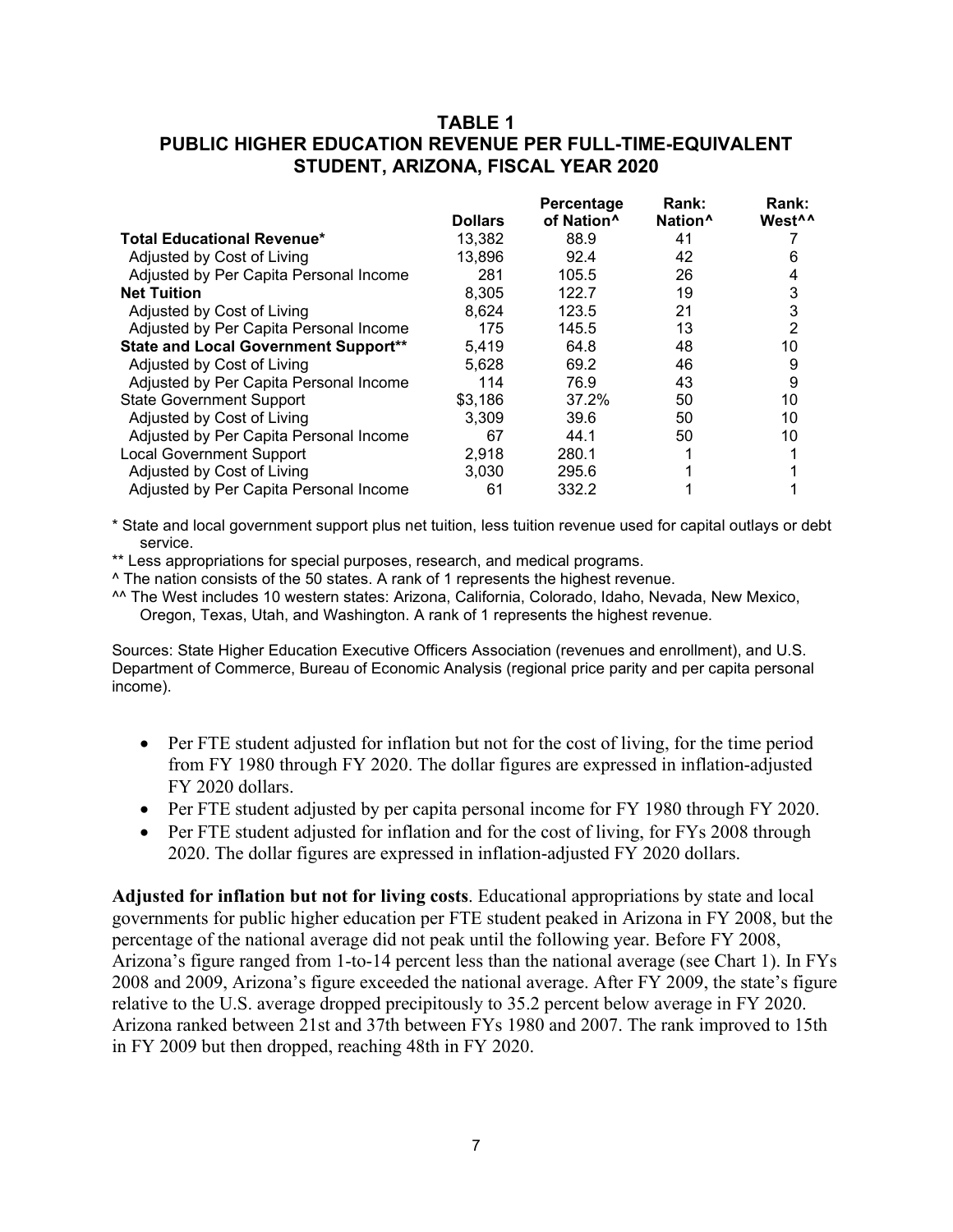

**CHART 1 PUBLIC HIGHER EDUCATION REVENUE PER FULL-TIME-EQUIVALENT STUDENT AS A PERCENTAGE OF THE NATIONAL AVERAGE, ARIZONA**

Source: Calculated from State Higher Education Executive Officers Association.

The trend in state funding for public higher education was considerably different from that of local funding. State support per FTE student in real terms peaked at \$7,085 in FY 1986, but the FY 2008 figure was only 1.9 percent less than this peak. Between FY 2008 and FY 2020, the figure decreased 54.2 percent. As a percentage of the national average, Arizona's state support per FTE student ranged from 72-to-83 percent from FY 1980 through FY 1997. It was below the historical range from FYs 1998 through 2007, dropping as low as 65 percent of the U.S. average. The percentage returned to the historical range in FYs 2008 and 2009, but then plunged; it was only 37.2 percent of the national average in FY 2020. Historically, the state's rank ranged from 42nd to 49th. From FYs 2012 through 2015, Arizona ranked 49th; from FYs 2016 through 2020, Arizona's state support per FTE student was the lowest in the nation.

In contrast, local support for higher education (only community colleges in Arizona) per FTE student increased from the early 1980s through FY 2009. The decline from FY 2009 through FY 2020 of 14 percent was much less than the decrease in state support. Even in FY 2020, the proportion of the U.S. average (2.8 times higher) was within the historical range.

Net tuition per FTE student has increased in Arizona in most years on an inflation-adjusted basis. In FY 2003, the figure was 2.2 times higher than in FY 1980. This was followed by a period of more rapid increases; in FY 2017, the figure was 2.5 times higher than in FY 2003. However, the FY 2020 figure was lower than in FY 2017. As a percentage of the U.S. average, net tuition per FTE student in Arizona was less than the U.S. average from FYs 1980 through 1984, more than the U.S. average from FYs 1986 through 1991, and generally from 4-to-10 percent below average during the next 15 years. Arizona's figure increased from 4 percent below average in FY 2006 to 28 percent above the U.S. average in FY 2019. As seen in Chart 1, per FTE student educational appropriations and net tuition generally were similar as a percentage of the national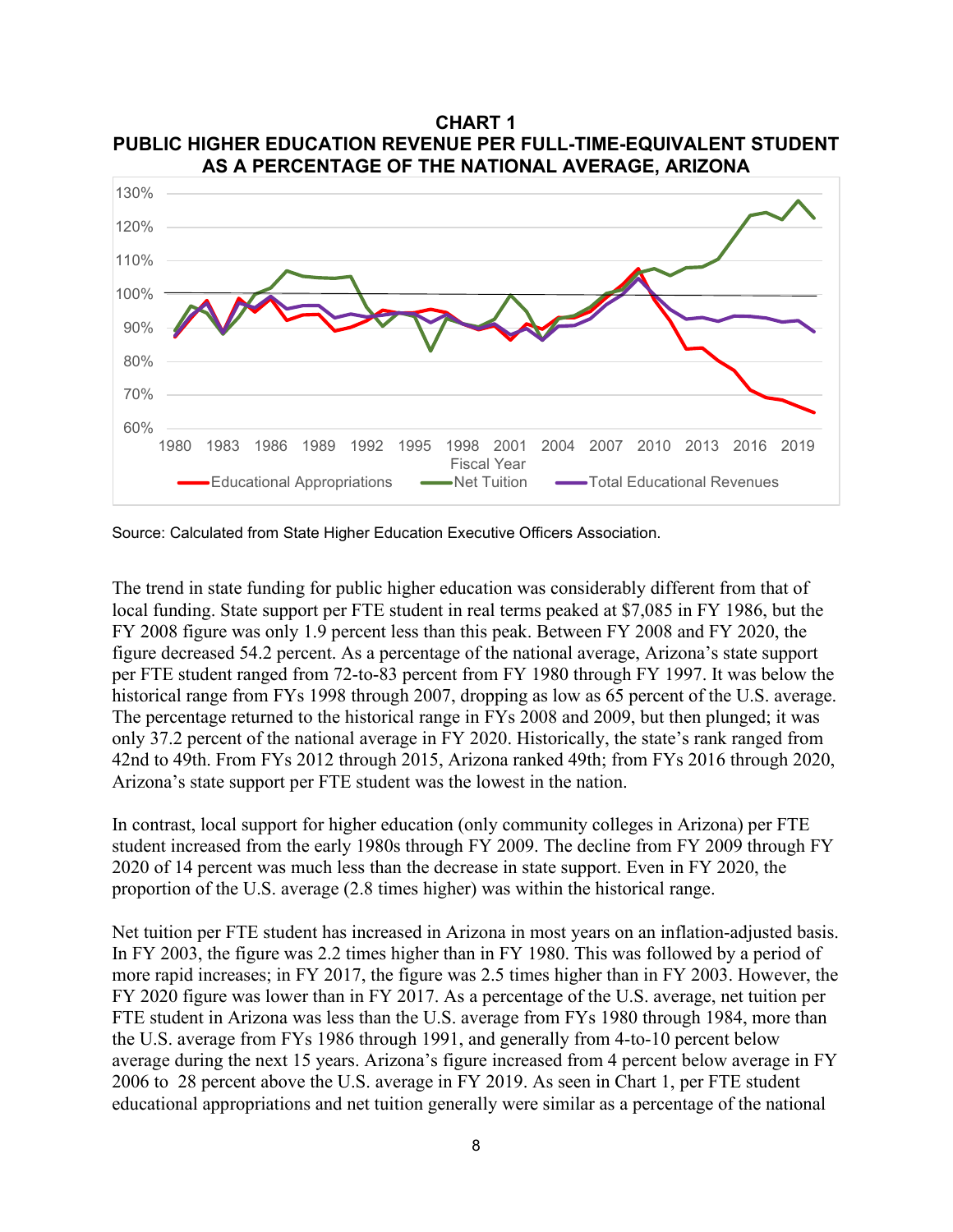average through FY 2009. They have dispersed widely since then. In FY 2020, per FTE student educational appropriations were 35 percent below average while per FTE student net tuition was 23 percent above average.

Total educational revenue for higher education on an inflation-adjusted per FTE student basis increased in Arizona by 88 percent between FYs 1980 and 2009. After dropping through FY 2012, the figure rose but in FY 2020 remained below the FY 2009 amount. From FY 1980 through FY 2007, total educational revenue for higher education per FTE student in Arizona ranged from 1-to-12 percent below the U.S. average. After exceeding the national average in FY 2009, Arizona's figure returned to the historical range. In FY 2020, Arizona's figure was 11 percent below average. Arizona's rank historically ranged from 27th to 44th. After reaching 24th in FY 2009, the rank returned to the historical range. It was 41st in FY 2020.

The share of total educational revenue coming from educational appropriations made by state and local governments has declined over time nationally, from close to 80 percent in the early 1980s to approximately 55 percent in recent years. The appropriations share in Arizona was quite close to the national average through FY 2010, but has diverged since then, with Arizona's share barely above 40 percent in recent years (see Chart 2). Similarly, Arizona's rank on the appropriations share has declined from the middle of the states to the 12th-lowest share in FY 2020.



**CHART 2 EDUCATIONAL APPROPRIATIONS AS A SHARE OF TOTAL EDUCATIONAL REVENUE FOR PUBLIC HIGHER EDUCATION AND ARIZONA RANK**

Note: A rank of 50th represents the highest share among the states.

Source: Calculated from State Higher Education Executive Officers Association.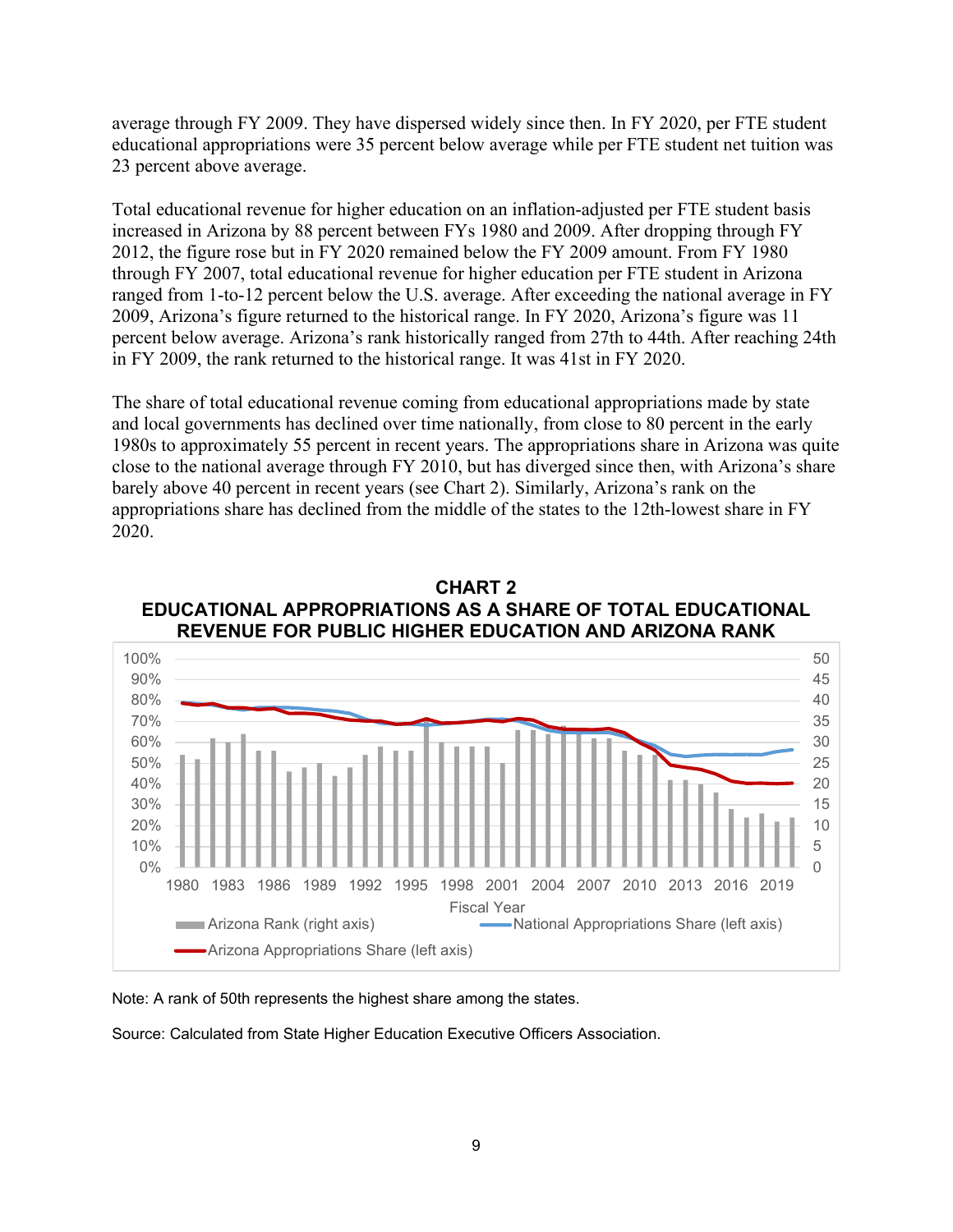Thus, students nationally are being asked to pay an increasing share of the cost of higher education. This trend is particularly present in Arizona, especially relative to other western states. In FY 2020, among the 10 western states, only in Colorado was the appropriations share lower than in Arizona.

**Adjusted by per capita personal income.** In FY 1980, Arizona's per capita personal income was 4.9 percent less than the national average. Thus, the effect of adjusting dollar figures for per capita personal income was not substantial. For example, for educational appropriations, the unadjusted per student figure in Arizona was 12.7 percent less than the national average and the state ranked 37th. Adjusting for per capita personal income, the per student amount was 8.1 percent less than the national average; the rank still was 37th.

With the decline over time in Arizona's per capita personal income relative to the nation, the differential between the unadjusted figures and those adjusted for per capita personal income increased. For state and local government revenue in FY 2020, the unadjusted per student figure in Arizona was 35.2 percent less than the national average and the state ranked 48th. Adjusting for per capita personal income, the per student amount was 23.1 percent below the national average and ranked 43rd. Thus, Arizona's decline in educational appropriations versus the national average between FYs 1980 and 2020 was not as large after adjusting for per capita personal income, but still was substantial. Even after considering the ability to pay, Arizona's rank on educational appropriations fell over time; it was 43rd in FY 2020. Chart 3 is the same as Chart 1 except for the revenue figures being adjusted for per capita personal income. The shapes of the revenue lines are similar in the two charts, but the levels are higher in Chart 3.





Sources: Calculated from State Higher Education Executive Officers Association (revenues and enrollment) and U.S. Department of Commerce, Bureau of Economic Analysis (personal income).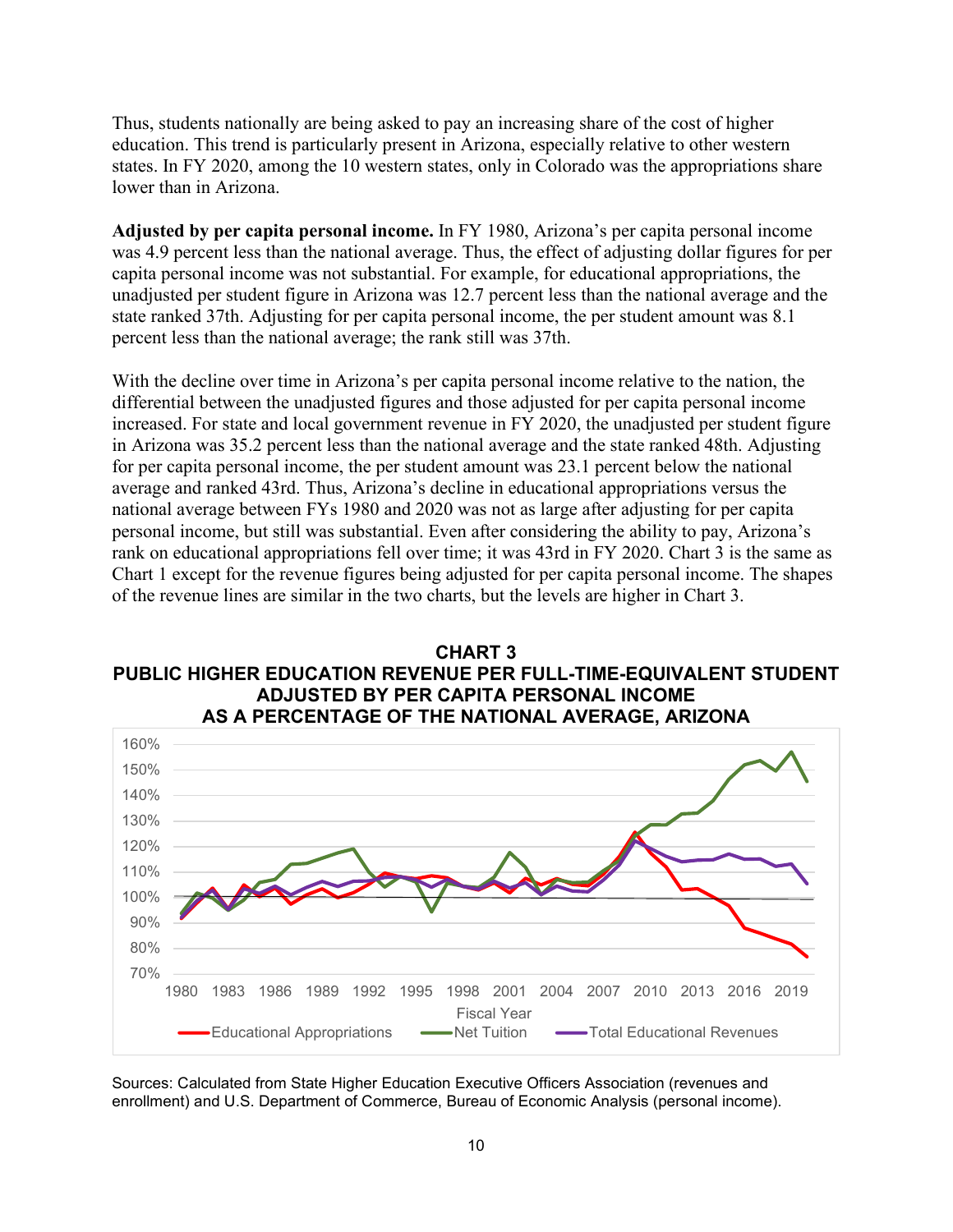**Adjusted for inflation and the cost of living**. Educational appropriations per FTE student adjusted for inflation and living costs totaled \$9,041 in Arizona in FY 2008. The amount dropped for four consecutive years, increased slightly for three straight years, then fell for five consecutive years through FY 2020. In FY 2020, the amount was only \$5,628 — 37.8 percent lower than the figure in FY 2008. Arizona's figure tumbled from above the national average in FYs 2008 and 2009 to 30.8 percent below average in FY 2020. The state's rank lowered from 25th in FY 2008 and 20th in FY 2009 to 46th in FY 2020.

State support for higher education per FTE student adjusted for inflation and living costs totaled \$6,912 in Arizona in FY 2008. The amount dropped as low as \$3,243 in FY 2018. In FY 2020, the amount was only \$3,309 — 52.1 percent lower than the figure in FY 2008. Arizona's figure tumbled from 21.4 percent below the national average in FY 2008 to 61.2 percent below average in FY 2018; the FY 2020 figure was 60.4 percent below average. The state's rank lowered from 45th in FYs 2008 and 2009 to last in FYs 2018 through 2020.

Local support for higher education per FTE student adjusted for inflation and living costs fluctuated in Arizona between FYs 2008 and 2019 before dipping in FY 2020. The amount in FY 2020 of \$3,030 was 9.6 percent lower than the figure in FY 2008. Arizona's figure was 3.51-to-3.70 times the national average from FYs 2008 through 2017, but was 2.96 times higher in FY 2020. The state ranked first or second in each year.

Deflated and RPP-adjusted, net tuition per FTE student in Arizona rose from \$4,914 in FY 2008 to \$8,988 in FY 2019 before dropping to \$8,624 in FY 2020. The figure in FY 2020 was 75 percent higher than in FY 2008. Relative to the national average, Arizona went from 0.2 percent lower in FY 2008 to 32.8 percent higher in FY 2017; the FY 2020 figure was 23.5 percent above average. The state's rank went from 32nd in FY 2008 to 19th in FYs 2016 through 2019; the FY 2020 rank was 21st.

Total educational revenues adjusted for inflation and the cost of living in Arizona dropped from \$13,691 in FY 2009 to \$11,976 in FY 2012, rose to \$14,493 in FY 2017, then dropped to \$13,896 in FY 2020. The figure was 4.4 percent above average in FY 2009 but by FY 2020 dropped to 7.6 percent below average.

The real per FTE student revenue figures adjusted for the cost of living are shown in Chart 4 as a rank and as a percentage of the national average for FYs 2008 through 2020.

#### **Annual Data From the JLBC**

The Arizona Joint Legislative Budget Committee (JLBC) reports state government funding for community colleges and for universities, but state funding represents only a small share of the community college total. JLBC's data cannot be directly compared to data from other states due to differing accounting systems.

General fund appropriations for the universities, including funding for the Board of Regents, are available back to FY 1979. As seen in Chart 5, university appropriations per \$1,000 of personal income have fallen significantly since the early 1990s; the drop between FY 1990 and FY 2021 was 75 percent. Chart 5 also displays the decline in the universities' share of general fund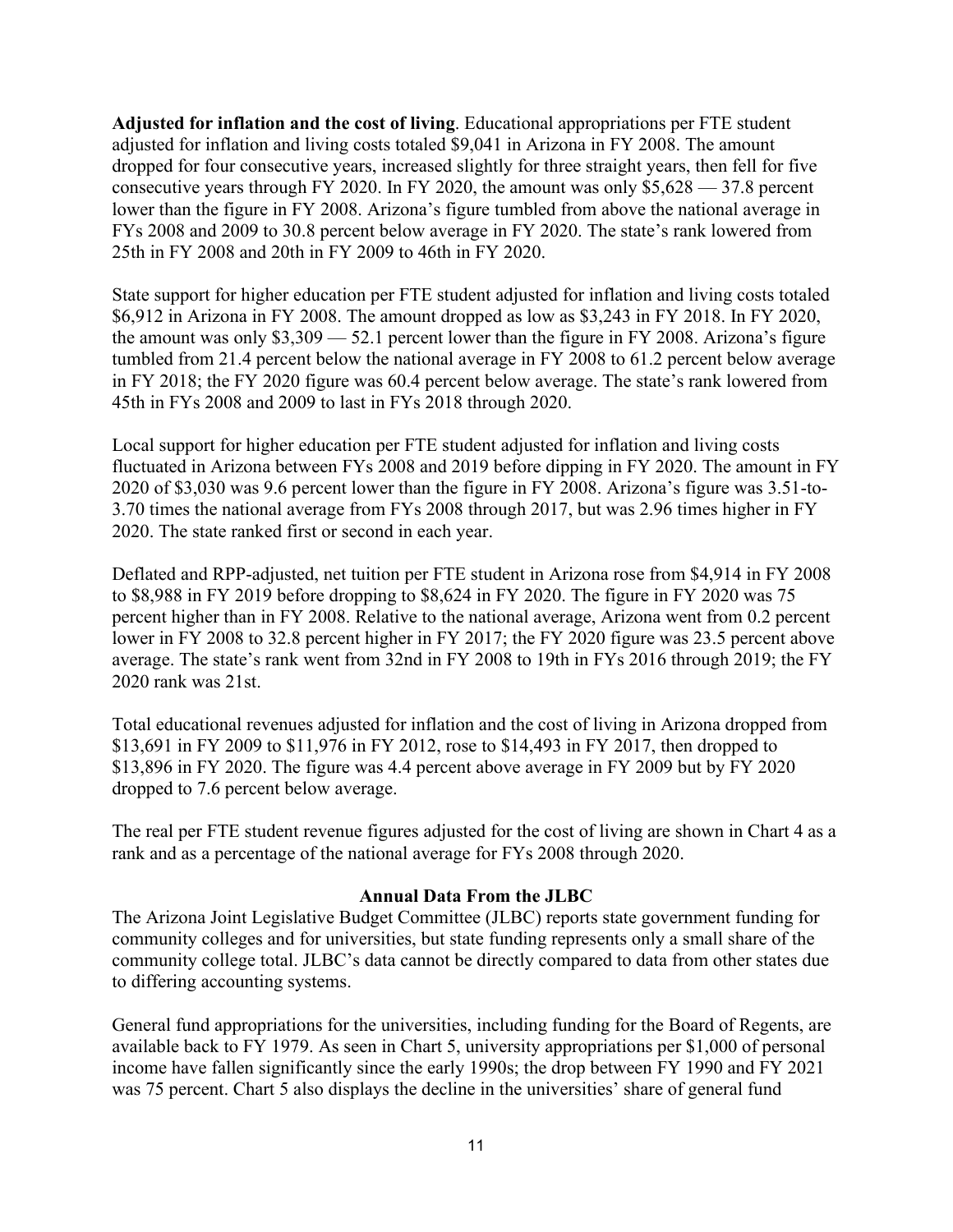## **CHART 4 PUBLIC HIGHER EDUCATION REVENUE PER FULL-TIME-EQUIVALENT STUDENT ADJUSTED FOR THE COST OF LIVING, ARIZONA RELATIVE TO THE NATION**



0 5 10 15 20 25 30 35 40 45 50 275% 285% 295% 305% 315% 325% 335% 345% 355% 365% 375% 2008 2009 2010 2011 2012 2013 2014 2015 2016 2017 2018 2019 2020 Fiscal Year **Percentage of Nation (left axis) -Rank (right axis)** 

**LOCAL GOVERNMENT SUPPORT**

(continued)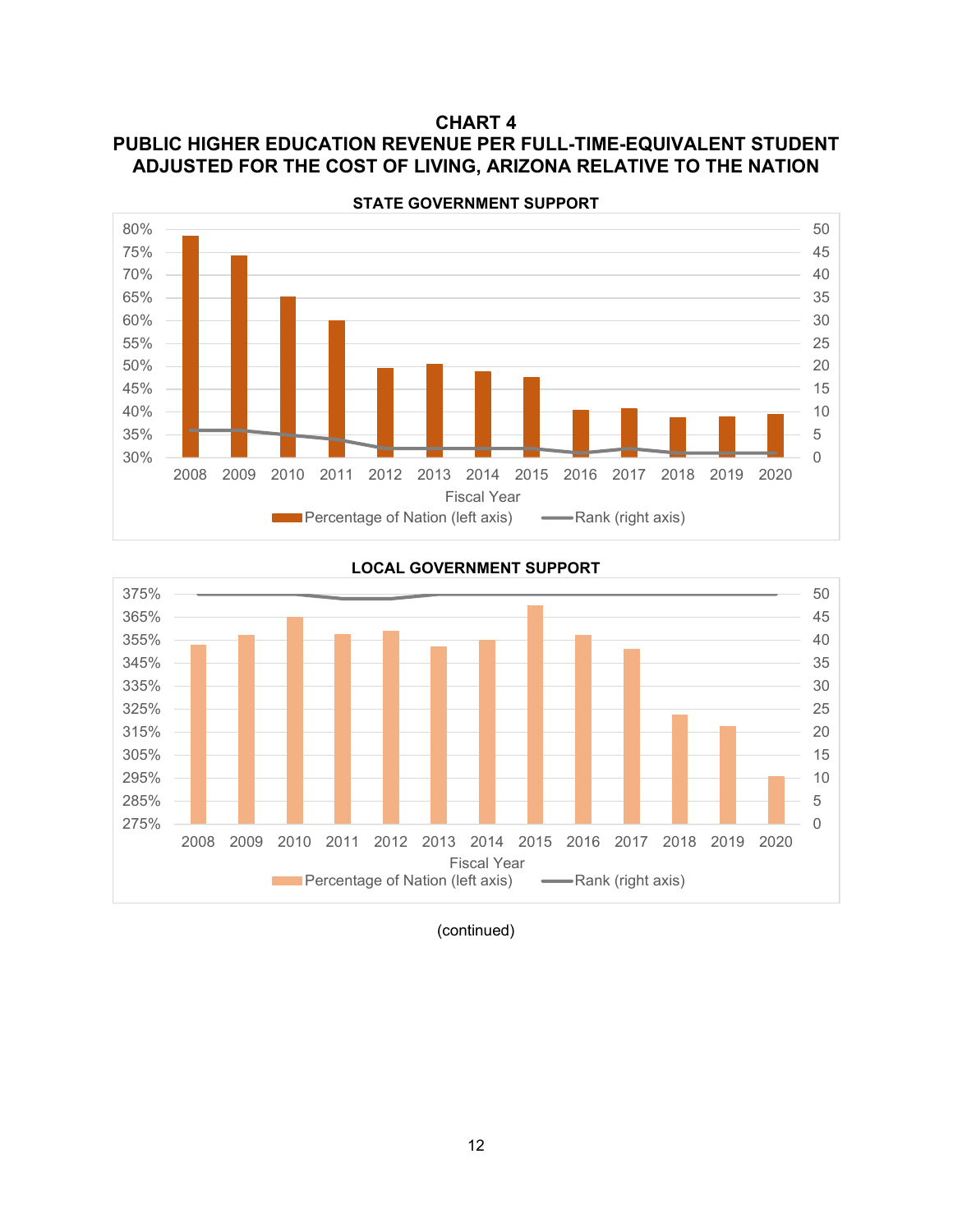## **CHART 4 (continued) PUBLIC HIGHER EDUCATION REVENUE PER FULL-TIME-EQUIVALENT STUDENT ADJUSTED FOR THE COST OF LIVING, ARIZONA RELATIVE TO THE NATION**



**EDUCATIONAL APPROPRIATIONS**

#### **NET TUITION**



(continued)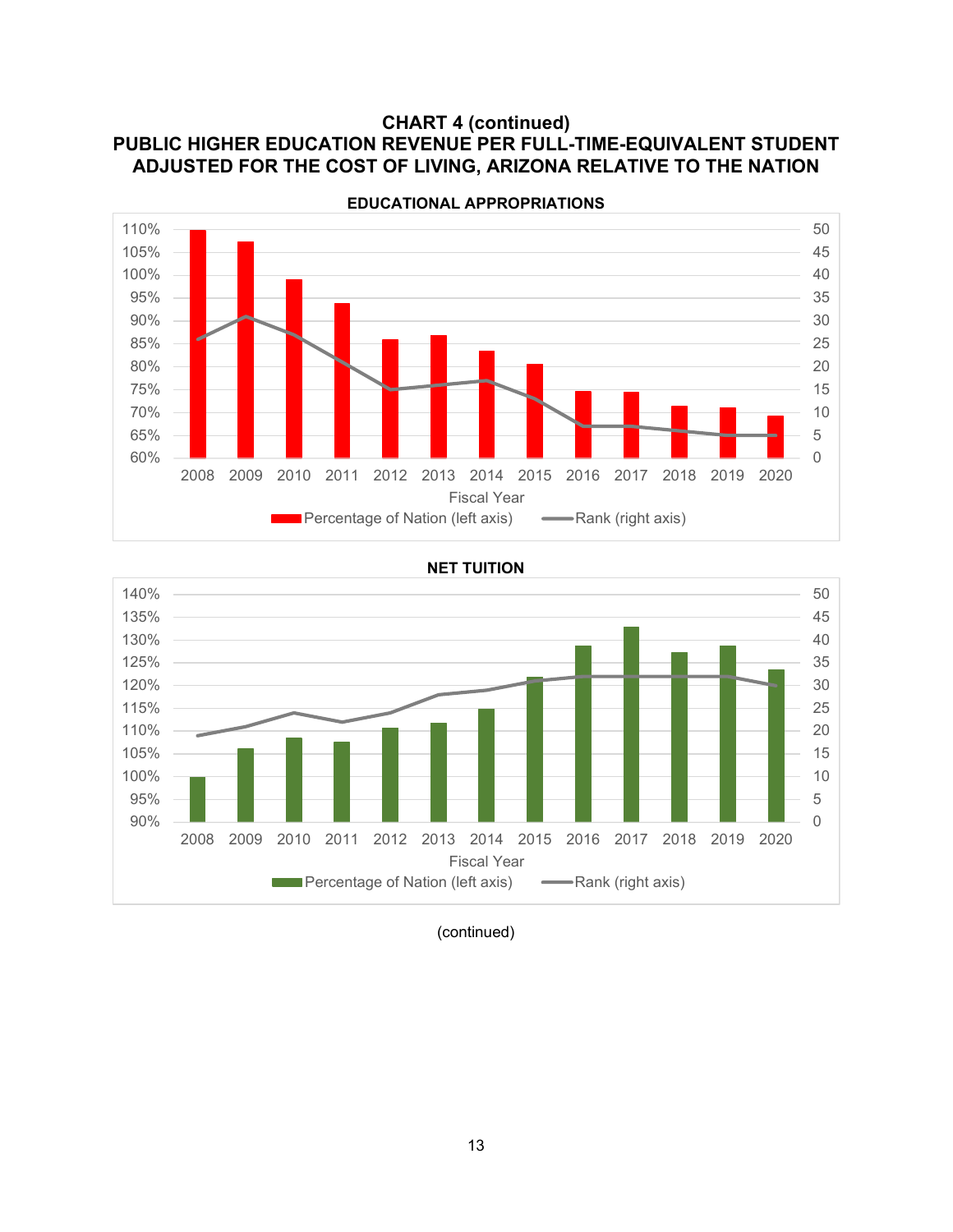#### **CHART 4 (continued) PUBLIC HIGHER EDUCATION REVENUE PER FULL-TIME-EQUIVALENT STUDENT ADJUSTED FOR THE COST OF LIVING, ARIZONA RELATIVE TO THE NATION**



**TOTAL EDUCATIONAL REVENUE**

Notes: The rank is among the 50 states; a rank of 1 represents the highest revenue. Public community colleges and public universities are combined.

Sources: Calculated from State Higher Education Executive Officers Association (revenues and enrollment) and U.S. Department of Commerce, Bureau of Economic Analysis (regional price parity).

appropriations. The share has declined since the first year of data, dropping from 19.1 percent in FY 1979 to 6.3 percent in FY 2021 — a two-thirds drop in share.

Chart 6 displays general fund appropriations per student adjusted for inflation. The enrollment figures, which come from the National Center for Education Statistics, are not available for the entire time series. Real appropriations per student — measured both as the total number of students and as the full-time-equivalent number — fluctuated from the mid-1980s through FY 2008, but fell sharply thereafter. Between FY 2008 and FY 2018, the per student amount dropped 63 percent and the amount per FTE student fell 62 percent.

Chart 7 displays a broader accounting of expenditures for universities reported by the JLBC. The "other funds" category consists almost entirely of university tuition. "Not appropriated" funding includes federal funding and monies from a variety of other sources other than the state government.

The significant shift over time seen in Charts 1 and 3 between appropriations and tuition as a percentage of the national average is also apparent in Chart 7. Between FY 1989, the first year of data for the not-appropriated category, and FY 2018, the last year of enrollment figures, real funding per student dropped 59 percent from the general fund, but rose 218 percent from tuition and 132 percent from the not-appropriated category. Overall, the increase was 57 percent. Much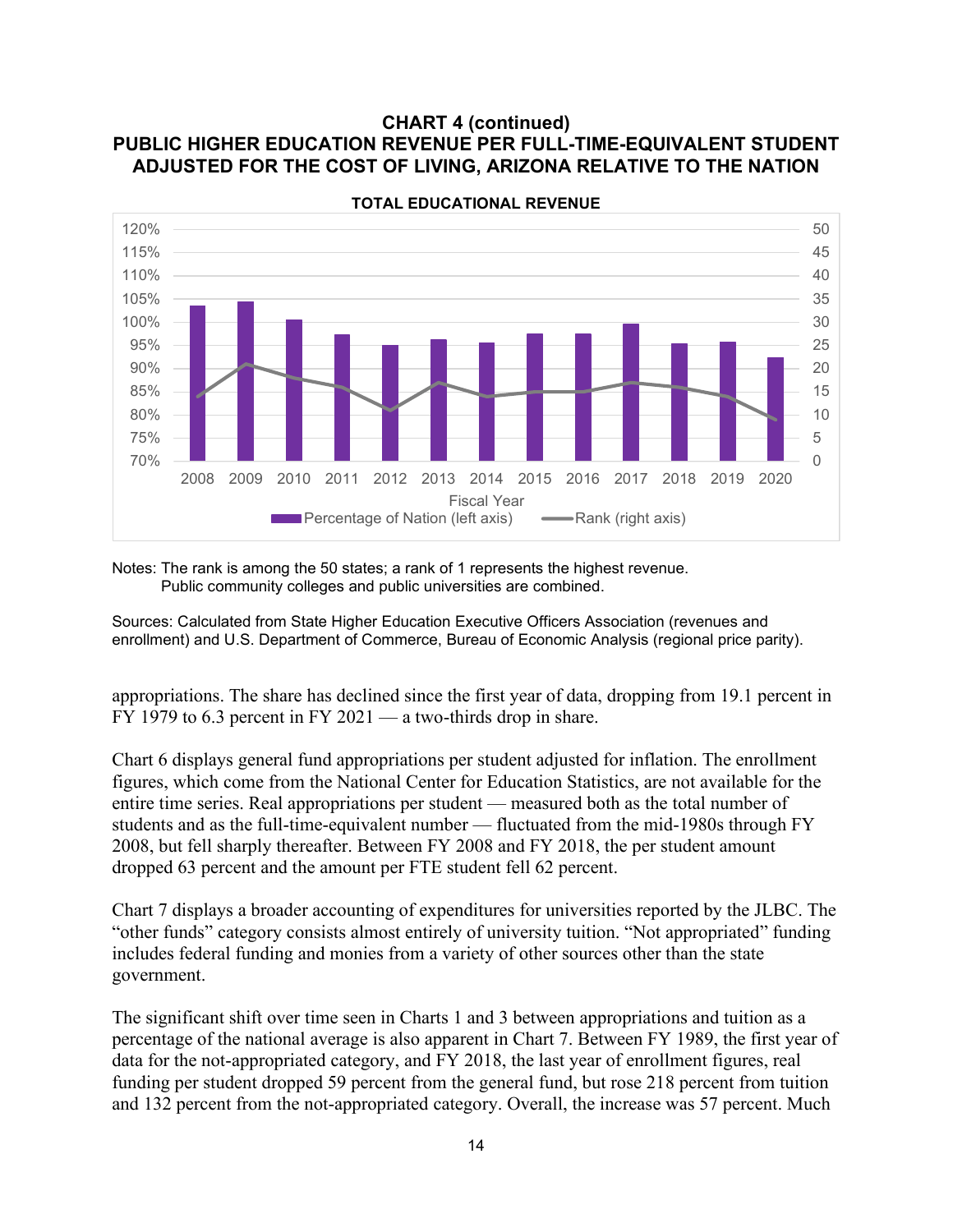of the not-appropriated funding is greatly restricted in how it can be used and thus cannot be viewed as an offset to the loss in general fund appropriations.



**CHART 5 GENERAL FUND APPROPRIATIONS FOR UNIVERSITIES, ARIZONA**

Sources: Calculated from Arizona Joint Legislative Budget Committee (appropriations) and U.S. Department of Commerce, Bureau of Economic Analysis (personal income).



Sources: Calculated from Arizona Joint Legislative Budget Committee (appropriations), U.S. Department of Education, National Center for Education Statistics (enrollment), and U.S. Department of Commerce, Bureau of Economic Analysis (GDP deflator).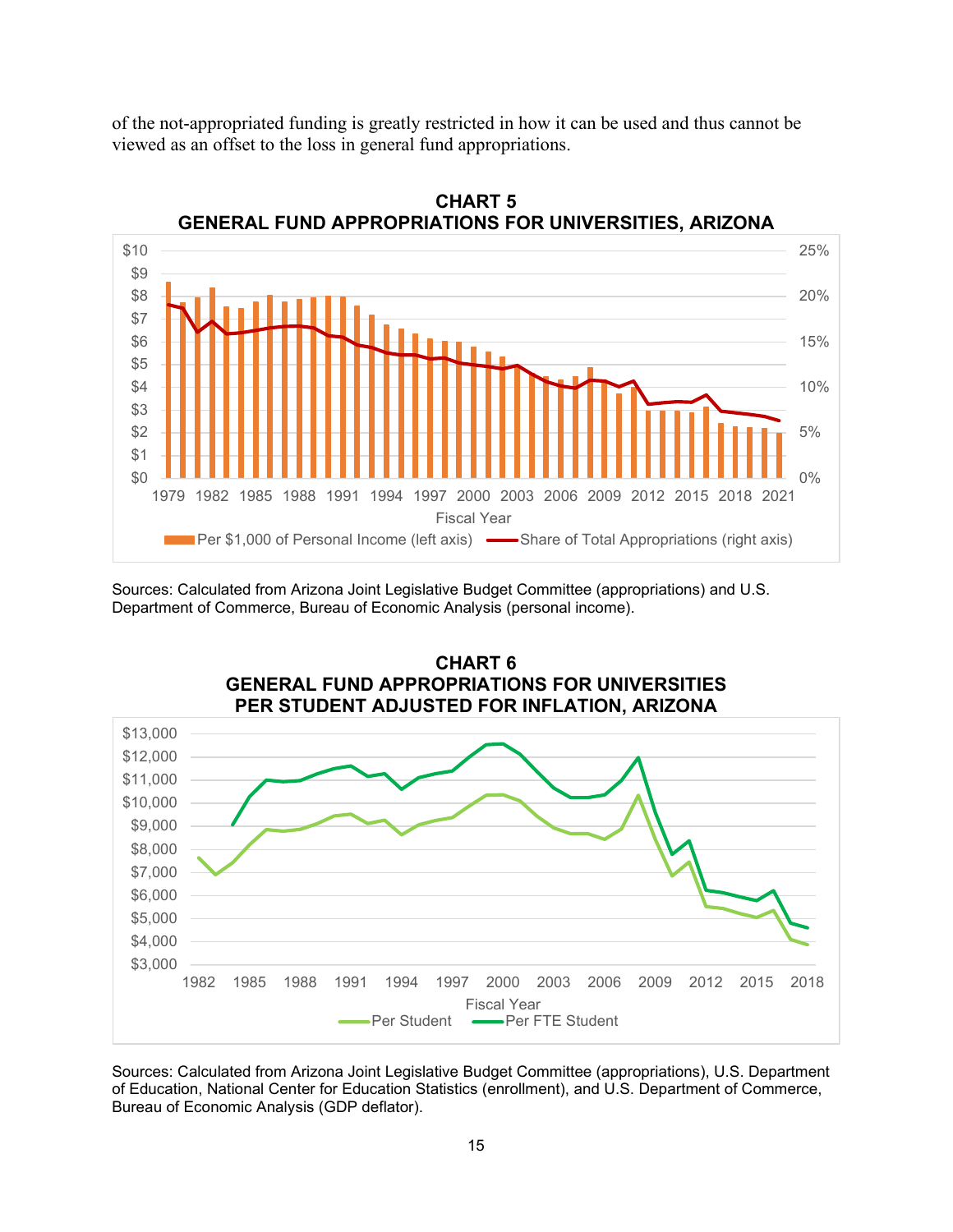

Sources: Calculated from Arizona Joint Legislative Budget Committee (expenditures), U.S. Department of Education, National Center for Education Statistics (enrollment), and U.S. Department of Commerce, Bureau of Economic Analysis (GDP deflator).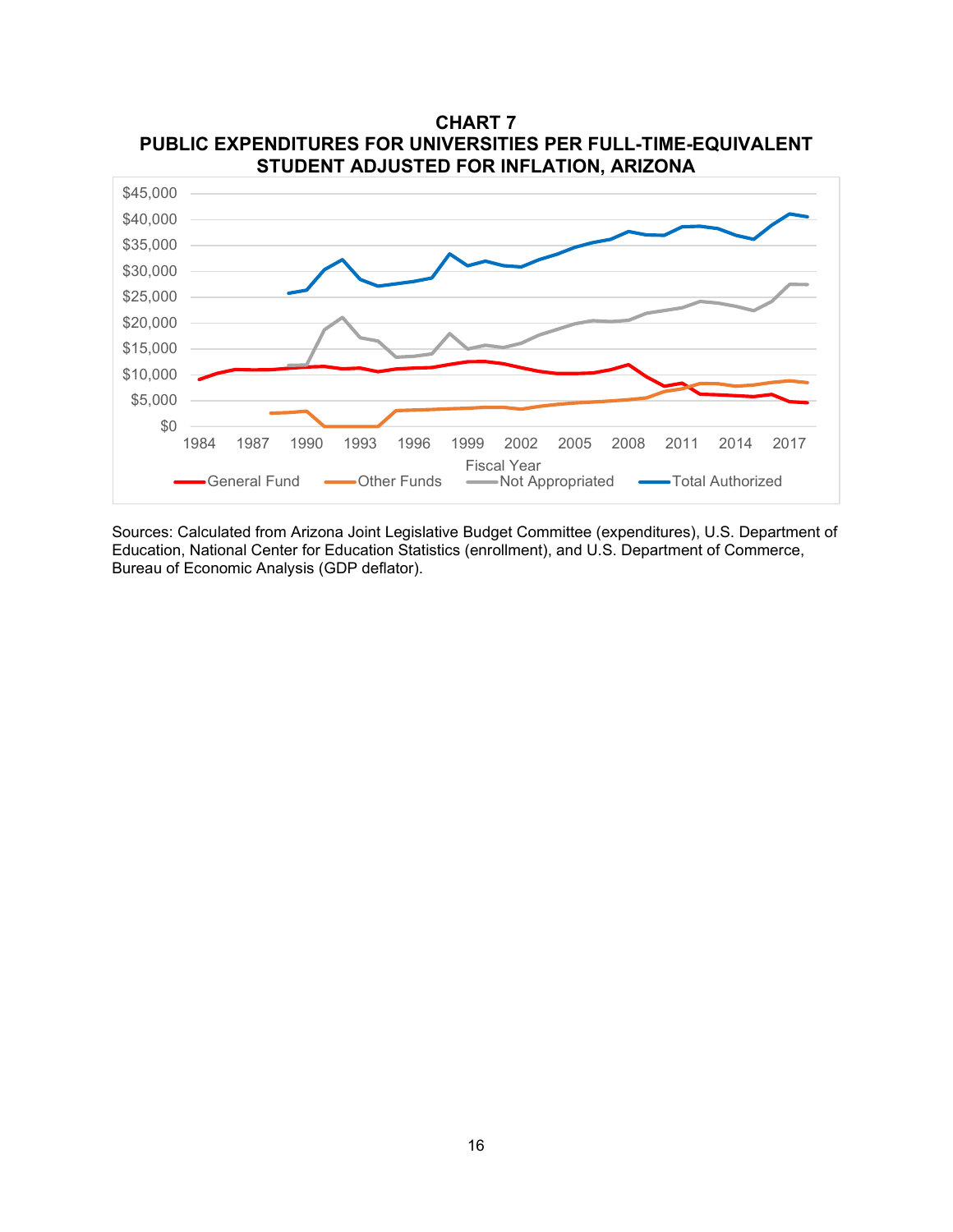### **ELEMENTARY AND SECONDARY EDUCATION**

#### **Annual Data From the Census Bureau**

The U.S. Census Bureau produces its "Public Education Finances" report annually. Revenues and expenditures by state are reported for public-sector elementary and secondary (K-12) education. Private schools, including charter schools operated by nongovernmental organizations, are not included in the report. Data for fiscal year FY 1992 through FY 2019 are available online at [https://www.census.gov/programs-surveys/school-finances.html.](https://www.census.gov/programs-surveys/school-finances.html) For a few revenue and expenditure categories, data are available back to FY 1987; a few other expenditure categories extend back to FY 1978.

The Census Bureau reports revenue and expenditure data for a number of categories:

- Total Revenue: Total from the federal, state, and local governments.
	- Revenue From the Federal Government. Includes direct federal aid and federal funds distributed through the state government. Direct federal aid are project grants for programs such as Head Start and magnet schools. Federal funds distributed through the state are formula grants for programs such as special education and child nutrition.
	- Revenue From State Government. In Arizona in FY 2019, more than 95 percent was from general formula assistance.
	- Revenue From Local Governments. In Arizona in FY 2019, nearly 80 percent was from the property tax.
- Total Expenditures: Includes current operations, capital outlays, and other spending.
	- Expenditures for Current Operations. Includes salaries, employee benefits, purchased professional and technical services, purchased property and other services, and supplies. Current operations are divided into instruction, support services, and noninstructional functions:
		- oExpenditures for Instruction. Current operations spending for salaries, employee benefits, supplies, materials, and contractual services related to instruction.
		- oExpenditures for Support Services. Current operations spending for salaries, employee benefits, supplies, materials, and contractual services related to support services:
			- Expenditures for Pupil Support Services. Current operations spending for attendance record-keeping, social work, student accounting, counseling, student appraisal, record maintenance, and placement services. This category also includes medical, dental, nursing, psychological, and speech services.
			- Expenditures for Instructional Staff Support Services. Current operations spending for supervision of instruction service improvements, curriculum development, instructional staff training, and media, library, audiovisual, television, and computer–assisted instruction.
			- Expenditures for General Administration. Current operations spending for board of education and executive administration (office of the superintendent) — school district administration.
			- Expenditures for School Administration. Current operations spending for the office of principal services — individual school administration.
			- Expenditures for Plant Operations and Maintenance. Current operations spending for building services (heating, electricity, air conditioning, property insurance), care and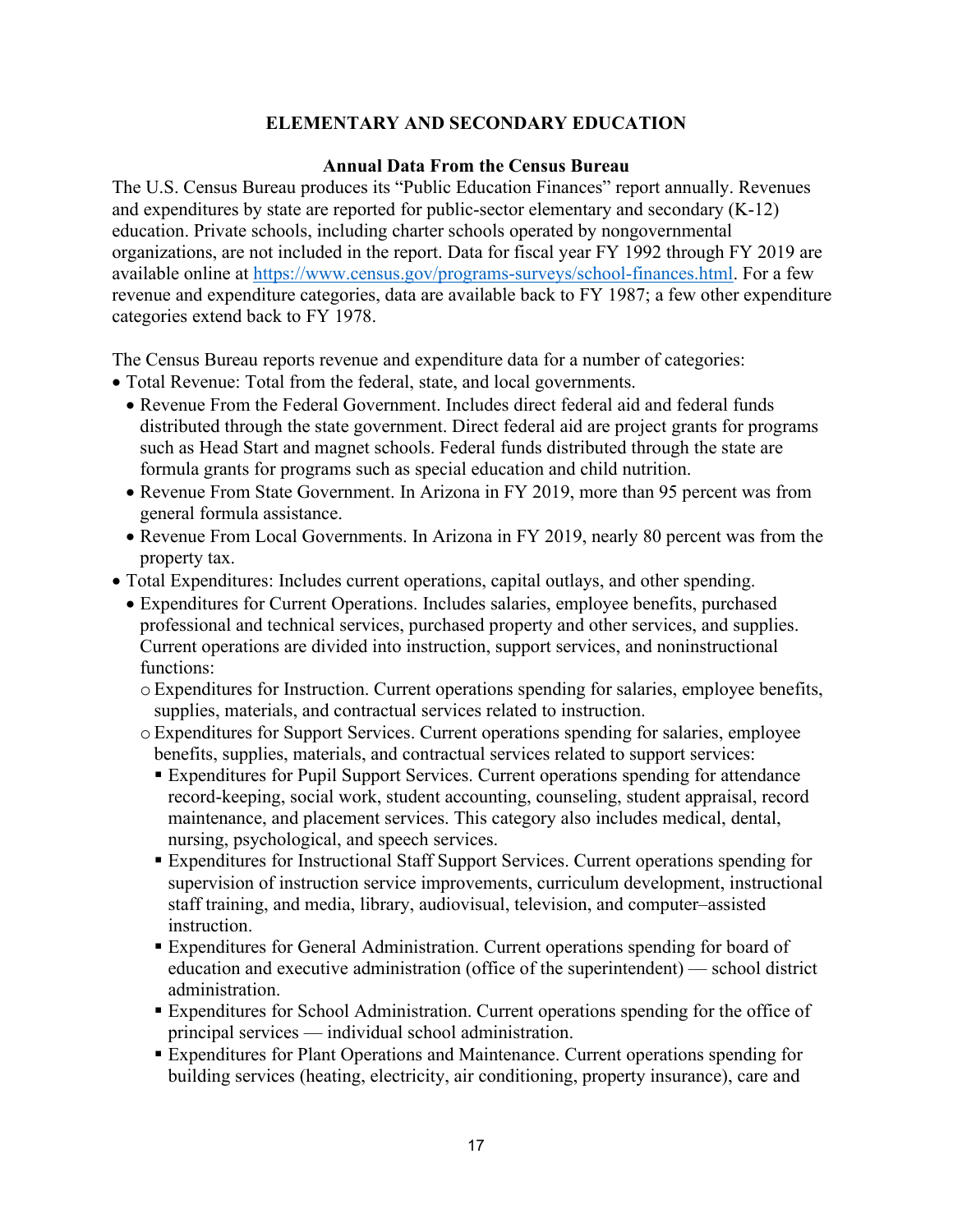upkeep of grounds and equipment, nonstudent transportation vehicle operation and maintenance, and security services.

- **Expenditures for Pupil Transportation. Current operations spending for the transportation** of public school students including vehicle operation, monitoring riders, and vehicle servicing and maintenance.
- **Expenditures for Other Support Services. Current operations spending for business** support services and central support services. Included are payments for fiscal services, purchasing, warehousing, supply distribution, printing, duplicating services, planning, research, development, evaluation services, information services, and data processing.
- oExpenditures for Other Current Operations. Current spending for other than elementarysecondary education instruction and support services activities. Included in this category are food services, enterprise operations, community services, and adult education expenditures.
- Capital Outlays. Includes construction of buildings, roads, and other improvements; purchases of equipment, land, and existing structures; and payments on capital leases. Includes amounts for additions, replacements, and major alterations to fixed works and structures.
- Other Expenditures. Expenditures for other than current operations and capital outlays, primarily consisting of interest payments on debt.

Like the higher education data, the elementary and secondary education finance data must be standardized. The Census Bureau reports a measure of enrollment that is consistent with its categorization of revenues and expenditures.

As with higher education finance, the adjustment for the ability to pay makes a big difference for Arizona. In FY 2019 without adjusting for the cost of living, Arizona's per capita personal income was 18.6 percent below the national average and ranked 43rd among the 50 states and the District of Columbia. The shortfall from the national average had been 8.3 percent in FY 1978, 5.4 percent in FY 1987, and 12.5 percent in FY 1992.

Considering the cost of living, Arizona's per capita personal income was not quite as far below the national average in FY 2019 at 15.5 percent, but its rank was lower at 49th. Arizona's adjusted per capita personal income had been 12.0 percent below average in FY 2008.

### **K-12 Revenue in Fiscal Year 2019**

Total revenue for public-sector elementary and secondary education in Arizona in fiscal year 2019 totaled \$9.64 billion. This amounted to \$10,314 per student, an amount 34.1 percent below the national average. Only two states — Idaho and Utah — raised less revenue per student for K-12 education. After adjusting for living costs, Arizona still ranked 49th (above Idaho and Utah) at 31.6 percent below the national average. Even after considering the ability to pay — using per student revenue per \$1,000 of per capita personal income — K-12 revenue in Arizona was 19.1 percent below average, ranking 44th nationally and seventh among the 10 western states. The data for FY 2019 are summarized in Table 2 for each of the major categories of elementary and secondary education revenue.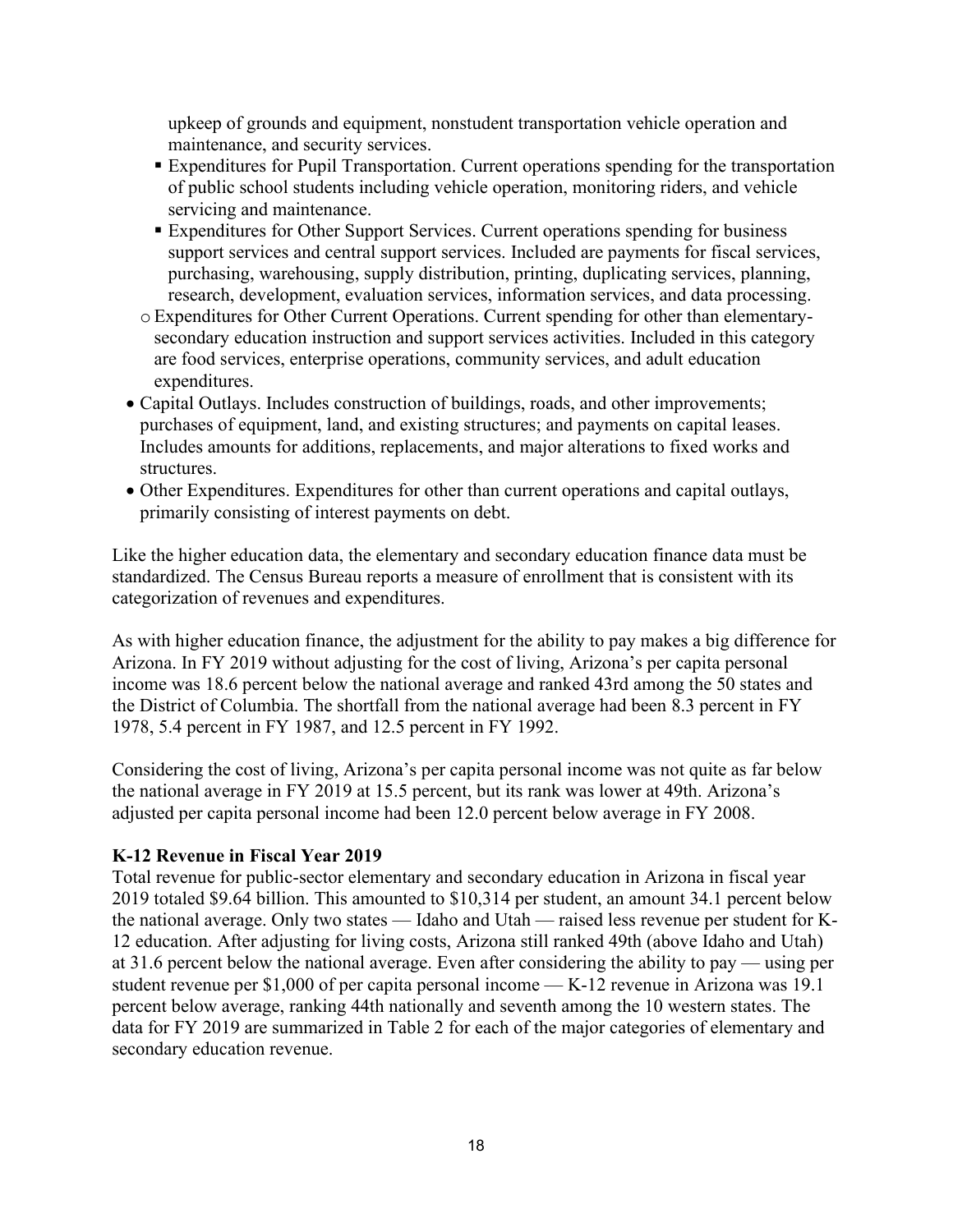### **TABLE 2 PUBLIC ELEMENTARY AND SECONDARY EDUCATION REVENUE PER STUDENT, ARIZONA, FISCAL YEAR 2019**

|                                                   | <b>Dollars</b> | <b>Percent of</b><br>Nation <sup>^</sup> | Rank:<br>Nation <sup>^</sup> | Rank:<br>West <sup>^^</sup> |
|---------------------------------------------------|----------------|------------------------------------------|------------------------------|-----------------------------|
|                                                   |                |                                          |                              |                             |
| <b>Total Revenue</b>                              | \$10,314       | 65.9%                                    | 49                           | 8                           |
| Adjusted by Cost of Living                        | 10.705         | 68.4                                     | 49                           | 8                           |
| Adjusted by Per Capita Personal Income            | 228            | 80.9                                     | 44                           |                             |
| <b>Revenue from the Federal Government</b>        | 1,326          | 110.0                                    | 19                           | 4                           |
| Adjusted by Cost of Living                        | 1,376          | 114.2                                    | 16                           | 3                           |
| Adjusted by Per Capita Personal Income            | 29             | 135.1                                    | 12                           | 2                           |
| <b>Revenue From State &amp; Local Governments</b> | 8.988          | 61.5                                     | 49                           | 9                           |
| Adjusted by Cost of Living                        | 9,329          | 64.6                                     | 50                           | 9                           |
| Adjusted by Per Capita Personal Income            | 198            | 76.4                                     | 47                           | 8                           |
| <b>Revenue From State Governments</b>             | 4.371          | 59.8                                     | 49                           | 9                           |
| Adjusted by Cost of Living                        | 4.536          | 62.1                                     | 48                           | 9                           |
| Adjusted by Per Capita Personal Income            | 96             | 73.4                                     | 44                           | 9                           |
| <b>Revenue From Local Governments</b>             | 4.618          | 64.7                                     | 34                           | 5                           |
| Adjusted by Cost of Living                        | 4,793          | 67.1                                     | 37                           | 5                           |
| Adjusted by Per Capita Personal Income            | 102            | 79.4                                     | 30                           | 4                           |

^ The nation consists of the 50 states and the District of Columbia. A rank of 1 represents the highest revenue.

^^ The West includes 10 western states: Arizona, California, Colorado, Idaho, Nevada, New Mexico, Oregon, Texas, Utah, and Washington. A rank of 1 represents the highest revenue.

Sources: Calculated from U.S. Department of Commerce, Census Bureau (revenues and enrollment) and U.S. Department of Commerce, Bureau of Economic Analysis (regional price parity and per capita personal income).

Arizona received \$1.24 billion from the federal government in FY 2019 for K-12 education, accounting for 12.9 percent of total revenue. This amounted to \$1,326 per student, an amount 10.0 percent above the national average. Arizona ranked 19th nationally and fourth among the 10 western states. Per student after adjustment for the cost of living, Arizona ranked 16th among the states, and third among the western states, at 14.2 percent above the national average. In particular, federal impact aid revenue was well above the norm. Such monies are used for construction and operations in areas affected by federal activities. Arizona was considerably above the national average in the small vocational category, but was considerably below average in the special education category.

Revenue from state and local governments for K-12 education totaled \$8.40 billion in FY 2019 in Arizona, accounting for 87.1 percent of total revenue. This amounted to \$8,988 per student, an amount 37.8 percent below the national average. Only two states — Idaho and Mississippi raised less revenue per student for K-12 education. Per student after adjustment for the cost of living, Arizona was 35.4 percent below the national figure and ranked 50th among the states, with only Idaho providing less funding.

Per student adjusted for per capita personal income, state and local government funding for elementary and secondary education was 23.6 percent below the national figure in Arizona in FY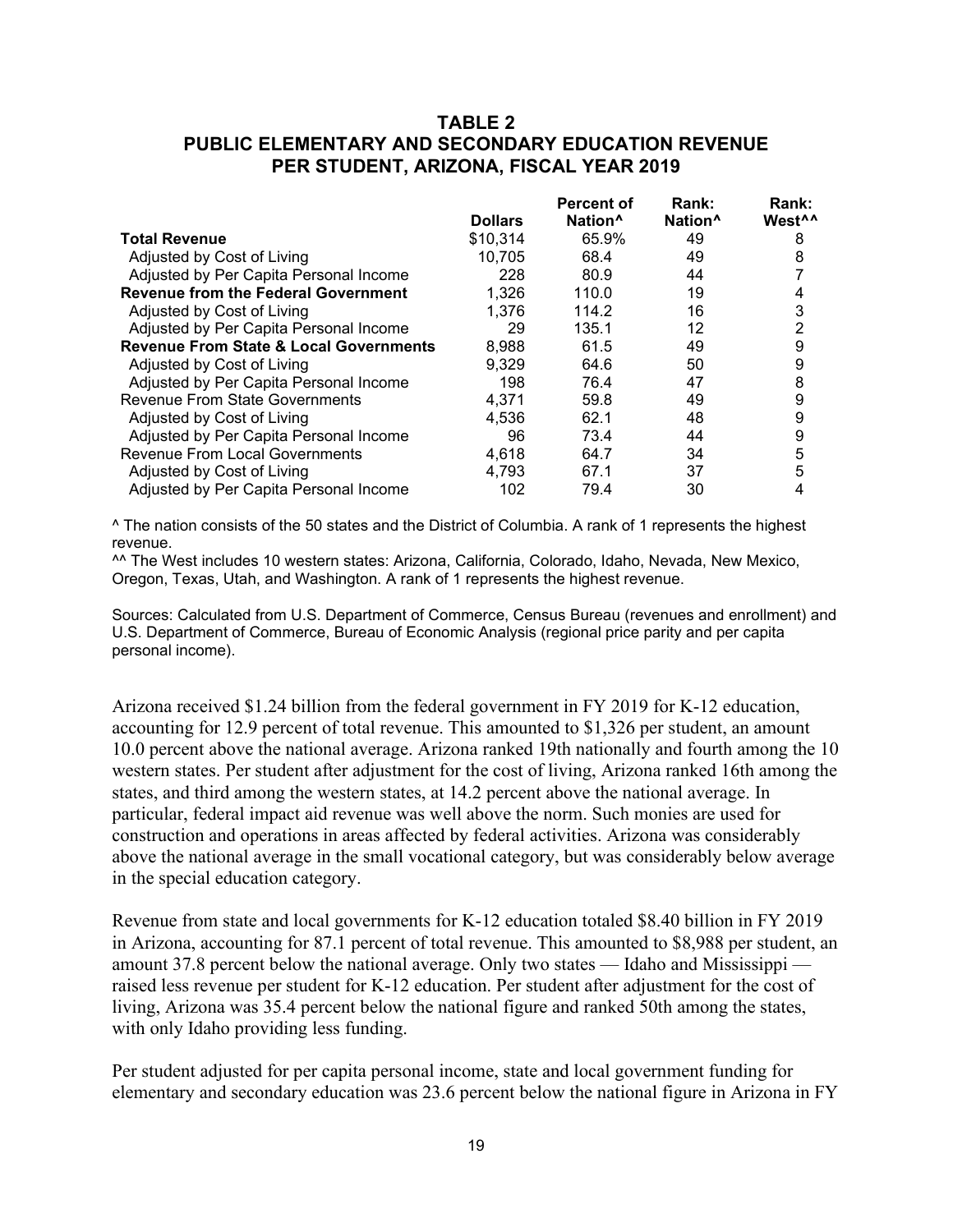2019. Considering the ability to pay did not have much effect on Arizona's ranks, with the state ranking 47th nationally and eighth among the western states.

Since by design some states rely more heavily on state government to fund K-12 education while other states depend more on local government funding, caution is recommended in comparing Arizona to other states on measures of either state government or local government revenues. State government revenue for K-12 education in Arizona was \$4.08 billion in FY 2019 — 42.4 percent of total funding. Local governments provided \$4.32 billion, 44.8 percent of the total.

Per student adjusted for living costs, funding from the state government in Arizona in FY 2019 was third lowest among the 50 states (Florida and Texas were lower) at 37.9 percent below average. Funding from local governments also was considerably below average in FY 2019 in Arizona. Per student adjusted for living costs, the figure was 32.9 percent below average; Arizona ranked 37th nationally and fifth among the western states. The property tax was the largest of eight categories of local government revenue, accounting for 79 percent of the local funding in Arizona and 65 percent nationally. In Arizona, property tax collections per student adjusted for living costs were 17.5 percent below average in FY 2019, but ranked 26th (seven states do not levy a local property tax and two others use it on a limited basis).

#### **Actions to Increase K-12 Revenue**

In the past 21 years, three significant actions have boosted K-12 revenue in Arizona. First, voters approved Proposition 301 in November 2000, which raised the state's transaction privilege tax (sales tax) by 0.6 percentage points, with the new tax receipts dedicated to education. The original proposition was set to expire in 2021, but has been extended until 2041. Most of the tax collections benefit K-12 education; in FY 2019, the Arizona Department of Education received \$562.9 million due to the proposition, 74.4 percent of the total of \$756.9 million. In FY 2020, Prop 301 receipts totaled \$808.5 million.

Second, additional revenue was distributed from the permanent state school fund due to Proposition 123, which was passed by voters in May 2016. In FY 2015, the distribution had been \$129.2 million; in FY 2021 it reached \$414.8 million. Prop 123 expires in FY 2025.

Third, a plan to raise teacher salaries by 20 percent over three years was passed by the Arizona Legislature in April 2018. Related to this plan, funding increased by \$306 million in FY 2019. Additional funding increases of \$164.7 million in FY 2020 and \$174.5 million in FY 2021 brought the total increase to \$645.2 million.

In FY 2019, these three actions combined to add \$1.1 billion in K-12 revenue. Despite this additional funding, revenue for Arizona's K-12 education system from state and local governments was far below the amount needed to equal the nation's per student average from state and local governments, after adjusting for the cost of living. State and local government revenue needed to be \$4.2 billion higher for Arizona to rank 26th among the 51 "states" and \$4.7 billion higher for Arizona to equal the U.S. adjusted per student average. The additional funding in FYs 2020 and 2021 from the plan to raise teacher salaries totaled \$339 million approximately 8 percent of the total shortfall — but this will be largely offset in four years, when funding will drop by approximately \$300 million as Prop 123 expires.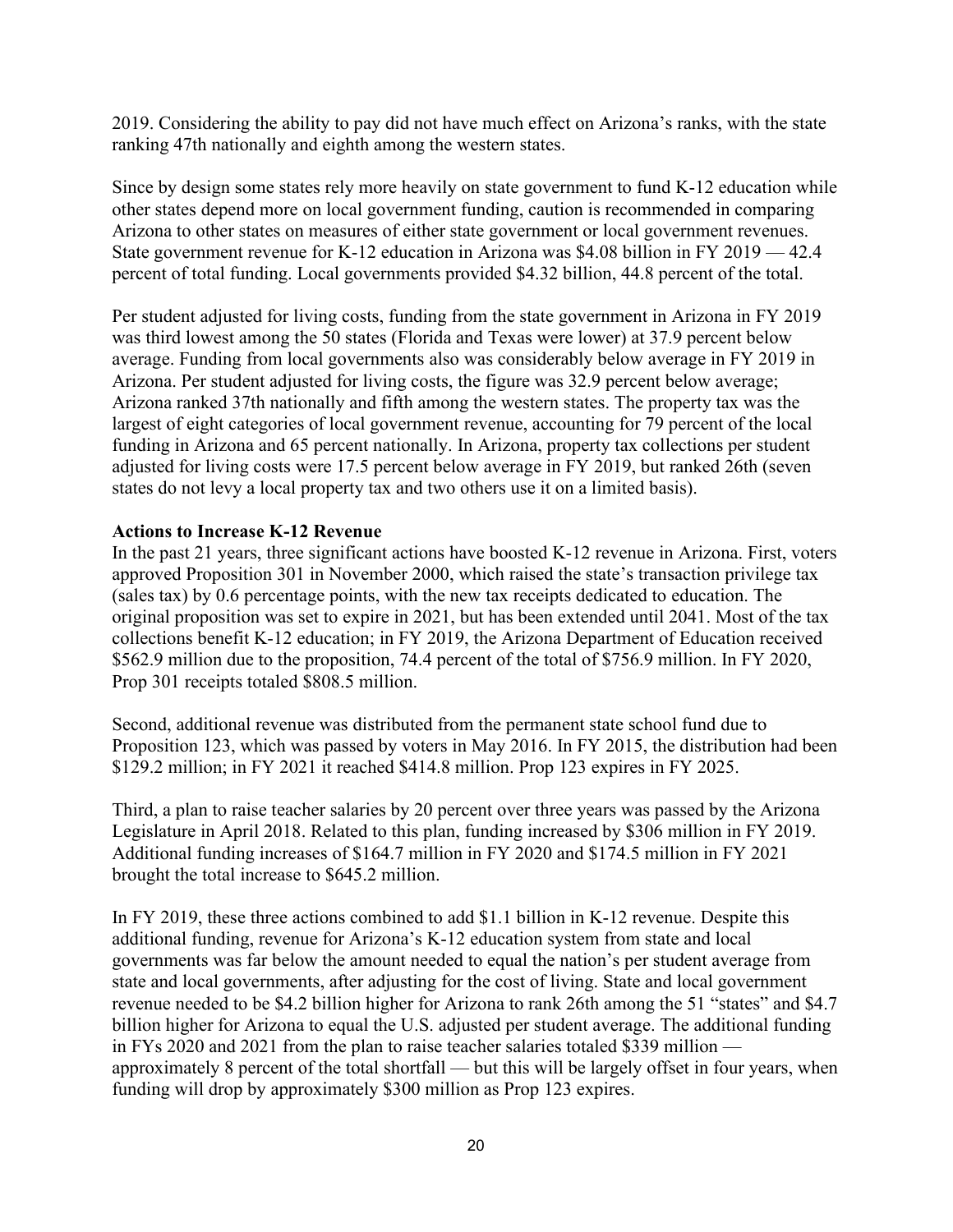Taking the ability to pay into consideration as well as the cost of living, additional state and local revenue of approximately \$2.25 billion was needed to equal the U.S. per student average and \$2.825 billion was needed for Arizona to rank 26th in FY 2019.

#### **Change in K-12 Revenue Over Time**

The change over time in K-12 education revenue is examined in the same three ways as for higher education.

**Adjusted for inflation but not for living costs**. In FY 1987, the first year of K-12 revenue data, total K-12 revenue per pupil (not adjusted for living costs) was 2.8 percent below average in Arizona and ranked 23rd. In FY 2019, the figure was 34.1 percent below average; the rank had fallen to 49th (Idaho and Utah were lower).

Declines in K-12 revenue per student in Arizona relative to the national average occurred over time from each level of government (see Chart 8). The changes in rank and in the differential from the national average between FY 1987 and FY 2019 by source of funding follow:

- Federal government: eighth to 19th;  $+37$  percent to  $+10$  percent.
- State and local government: 27th to 49th; -5 percent to -38 percent.
	- State government: 23rd to 47th; -6 percent to -40 percent.
	- Local government: 27th to 34th; -4 percent to -35 percent.

Per student federal funding for Arizona relative to the national average dropped from FY 1989 through FY 2011; a partial recovery has occurred since then. Per student state government funding relative to the national average decreased largely in the late 1980s and early 1990s and from FY 2008 through FY 2012. Per student local government funding relative to the national average decreased between FY 1988 and FY 2007 and between FY 2011 and FY 2019.

**Adjusted by per capita personal income.** Unadjusted, state and local government revenue per student in FY 1987 in Arizona was 5.4 percent less than the national average and the state ranked 27th. Adjusting for per capita personal income, which also was 5.4 percent below average in Arizona, the per student amount equaled the national average and ranked 25th.

Unadjusted, state and local government revenue per student in FY 2019 in Arizona was 37.8 percent less than the national average and the state ranked 49th. With Arizona's per capita personal income considerably further below average (18.6 percent) in FY 2019, adjusting for per capita personal income substantially improved Arizona's per student revenue figure relative to the nation, though it still was 23.6 percent below average. In contrast, the rank hardly improved, to 47th. Thus, Arizona's decline versus the national average between FYs 1987 and 2019 was not as large after adjusting for per capita personal income, but still was substantial. In FY 2019, Arizona ranked among the bottom of the states even after considering the ability to pay.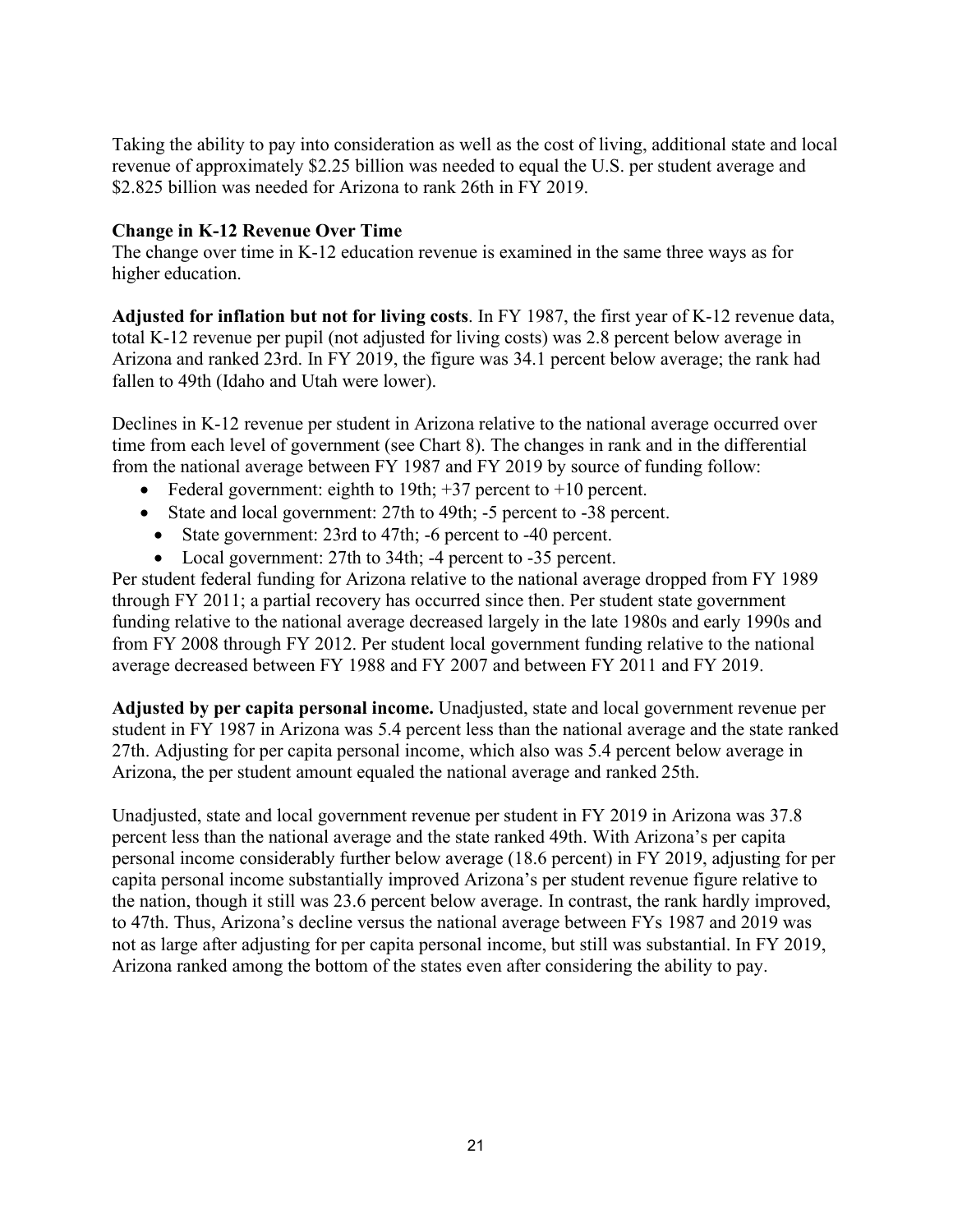

**CHART 8 PUBLIC ELEMENTARY AND SECONDARY EDUCATION REVENUE PER STUDENT AS A PERCENTAGE OF THE NATIONAL AVERAGE, ARIZONA**

Source: Calculated from U.S. Department of Commerce, Census Bureau (revenues and enrollment).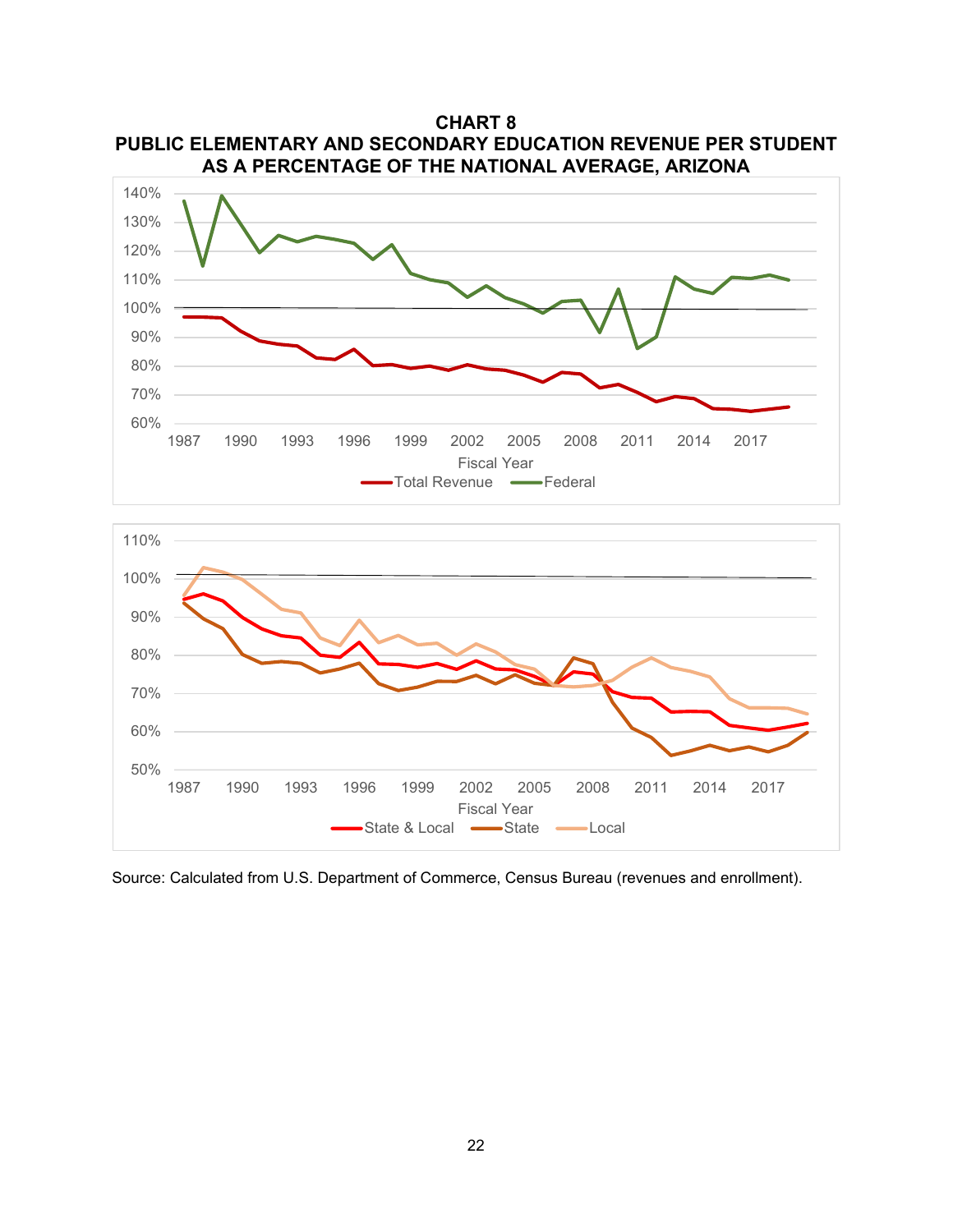**Adjusted for inflation and the cost of living**. State government revenue per elementary and secondary student, adjusted for inflation and the cost of living, tumbled 35.0 percent in Arizona between FYs 2008 and 2012. The state's figure shrunk from 22.7 percent below the national average to 44.8 percent below average and the state's rank slid from 43rd to 50th. Between FY 2012 and FY 2019, however, Arizona's comparison to the nation modestly improved, with adjusted revenue from the state government 37.9 percent below average and ranked 48th in FY 2019. The Census Bureau's data reflect the revenue increase in FY 2016 from Prop 123 and the increase in FY 2019 due to the plan to increase teacher salaries. The improvement in these years is seen in Chart 9. However, per student state government revenue in FY 2019 still was 15.3 percent below the FY 2008 level after considering inflation and changes in the relative cost of living.

Local government revenue per elementary and secondary student, adjusted for inflation and the cost of living, rose from FY 2008 to FY 2011, fell from FY 2011 through FY 2016, but subsequently rose. The figure was 6.8 percent higher in FY 2019 than in FY 2008. Relative to the nation, Arizona improved from 28.3 percent less in FY 2008 to 19.3 percent less in FY 2011, but has slipped since then despite the rise in adjusted per student revenue. The FY 2019 figure was 32.9 percent below average. The state's rank rose from 35th in FY 2008 to 32nd in FY 2011 but then fell to 37th in FY 2019.

Combined state and local government revenue per elementary and secondary student, adjusted for inflation and the cost of living, decreased 15.5 percent in Arizona between FYs 2008 and 2015 but subsequently rose, though the FY 2019 figure still was 5.2 percent less than the FY 2008 level. Arizona dropped from 25.3 percent below the national average in FY 2008 to 37.0 percent below average in FY 2016 but improved slightly to 35.4 percent below average in FY 2019. The state's rank dipped from 49th in FYs 2008 through 2015 to 51st in FYs 2017 and 2018; it was 50th in FY 2019.

K-12 funding from the federal government to Arizona is somewhat erratic from year to year; it was substantially higher in FY 2010 due to the American Recovery and Reinvestment Act. Federal government revenue per elementary and secondary student, adjusted for inflation and the cost of living, between FYs 2008 and 2019 ranged from 12 percent below average in FY 2011 to 16 percent above average in FY 2018.

Total revenue per elementary and secondary student, adjusted for inflation and the cost of living, fell 12.9 percent in Arizona between FYs 2008 and 2015. Though it subsequently rose, the FY 2019 figure was 3.0 percent less than the FY 2008 figure. Arizona dropped from 23.1 percent below the national average in FY 2008 to 32.8 percent lower in FY 2017; the shortfall in FY 2019 was 31.6 percent. Arizona's rank was 48th in FY 2008 and 49th in each subsequent year. In Chart 9, the state's rank and percentage of the national average based on the per student measure adjusted for the cost of living is graphed for FYs 2008 through 2019 for each of the major categories of elementary and secondary education revenue.

### **K-12 Expenditures in Fiscal Year 2019**

According to the Census Bureau, total expenditures for K-12 education were greater than total revenues in FY 2019 in some states but lower in others. Nationally, revenues were 0.8 percent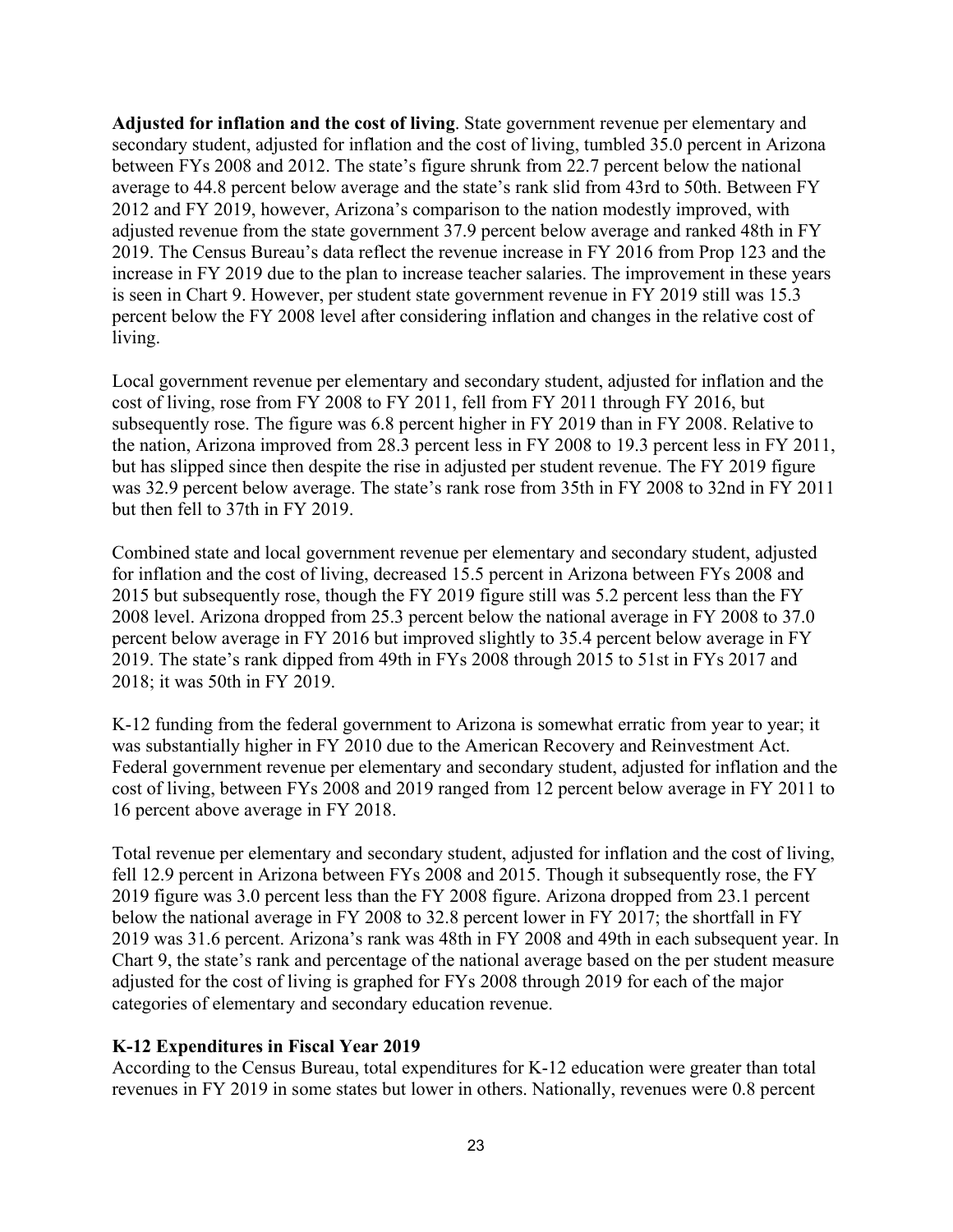**CHART 9 PUBLIC ELEMENTARY AND SECONDARY EDUCATION REVENUE PER STUDENT ADJUSTED FOR THE COST OF LIVING, ARIZONA RELATIVE TO THE NATION**



0 5 10 15 20 25 30 35 40 45 50 80% 85% 90% 95% 100% 105% 110% 115% 120% 2008 2009 2010 2011 2012 2013 2014 2015 2016 2017 2018 2019

**FEDERAL GOVERNMENT REVENUE**

(continued)

Fiscal Year **Percentage of Nation (left axis) Allemance Percentage of Nation (left axis)**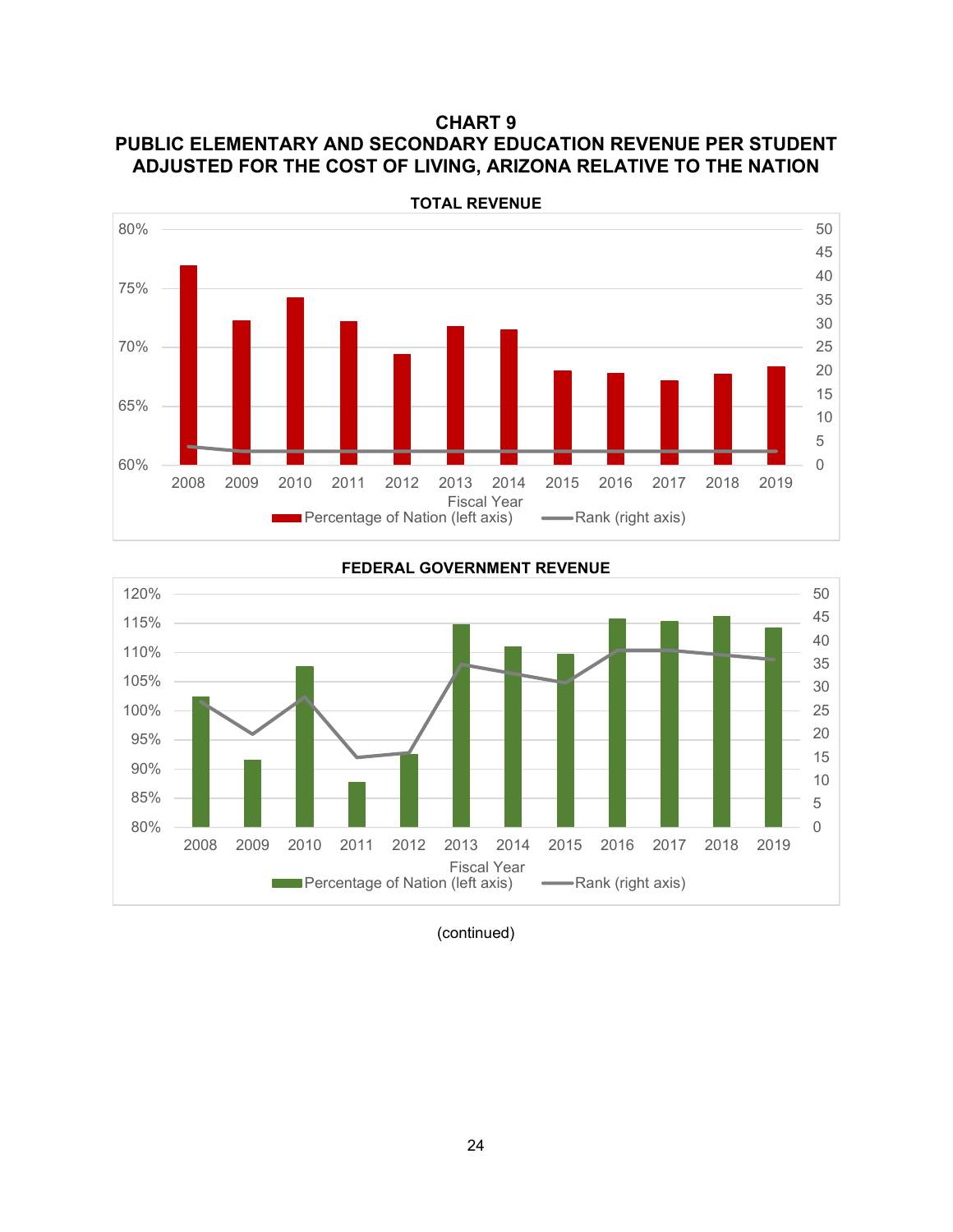## **CHART 9 (continued) PUBLIC ELEMENTARY AND SECONDARY EDUCATION REVENUE PER STUDENT ADJUSTED FOR THE COST OF LIVING, ARIZONA RELATIVE TO THE NATION**





# **STATE GOVERNMENT REVENUE**

(continued)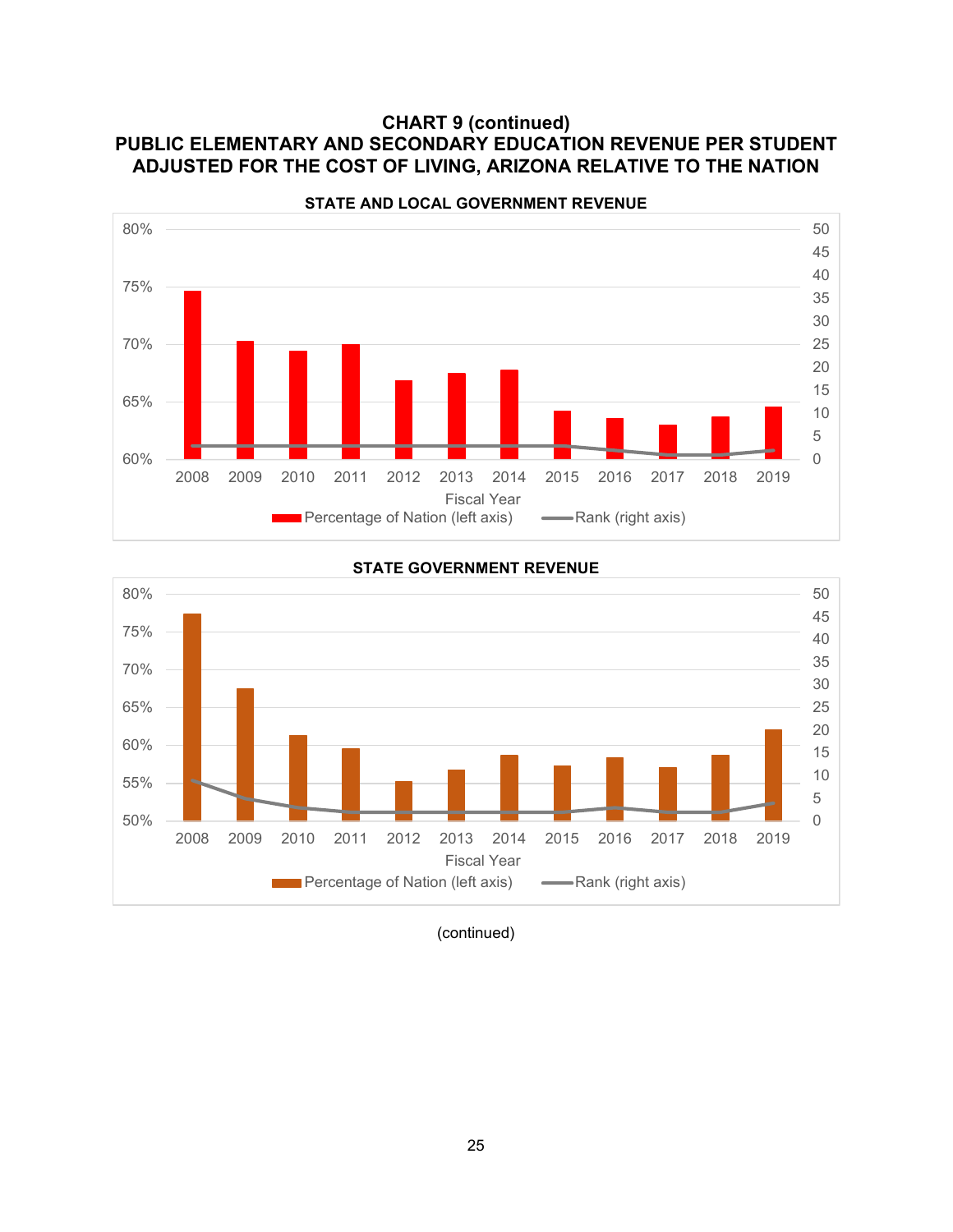#### **CHART 9 (continued) PUBLIC ELEMENTARY AND SECONDARY EDUCATION REVENUE PER STUDENT ADJUSTED FOR THE COST OF LIVING, ARIZONA RELATIVE TO THE NATION**



**LOCAL GOVERNMENT REVENUE**

Sources: Calculated from U.S. Department of Commerce, Census Bureau (revenues and enrollment) and U.S. Department of Commerce, Bureau of Economic Analysis (regional price parity).

lower than expenditures; in Arizona, the differential was 1.5 percent (revenues of \$9.64 billion and expenditures of \$9.79 billion).

Total per student spending was \$10,474 in Arizona in FY 2019, an amount 33.2 percent less than the national average; only Idaho, Mississippi, and Utah spent less. The adjustment for the cost of living lowered Arizona's rank to 49th in FY 2019, above Idaho and Utah; adjusted expenditures were 30.6 percent below average.

While the personal income adjustment is a conceptually reasonable alternative in analyzing revenue data, it is not appropriate to use for expenditure data since it does not consider need. Further, after adjusting for the cost of living, the cost of providing a public good, such as education, does not vary much by state. Controlling expenditures to the ability to pay generally results in spending less than the need in states with a limited ability to pay (state and local governments are prohibited from running a deficit). If a state with a low ability to pay holds down expenditures, the result is an inferior provision of public goods relative to other states. This tends to perpetuate the state's inferior prosperity (low per capita personal income).

The most recent study to estimate need by spending category by state was published in 2016.<sup>[5](#page-28-0)</sup> Considering such factors as the child poverty rate, the per capita — not per student —

<span id="page-28-0"></span><sup>5</sup> Urban Institute, March 2016, "Assessing Fiscal Capacities of States: A Representative Revenue System-Representative Expenditure System Approach, Fiscal Year 2012," [http://www.urban.org/research/publication/assessing-fiscal-capacities-states-representative-revenue-](http://www.urban.org/research/publication/assessing-fiscal-capacities-states-representative-revenue-system-representative-expenditure-system-approach-fiscal-year-2012)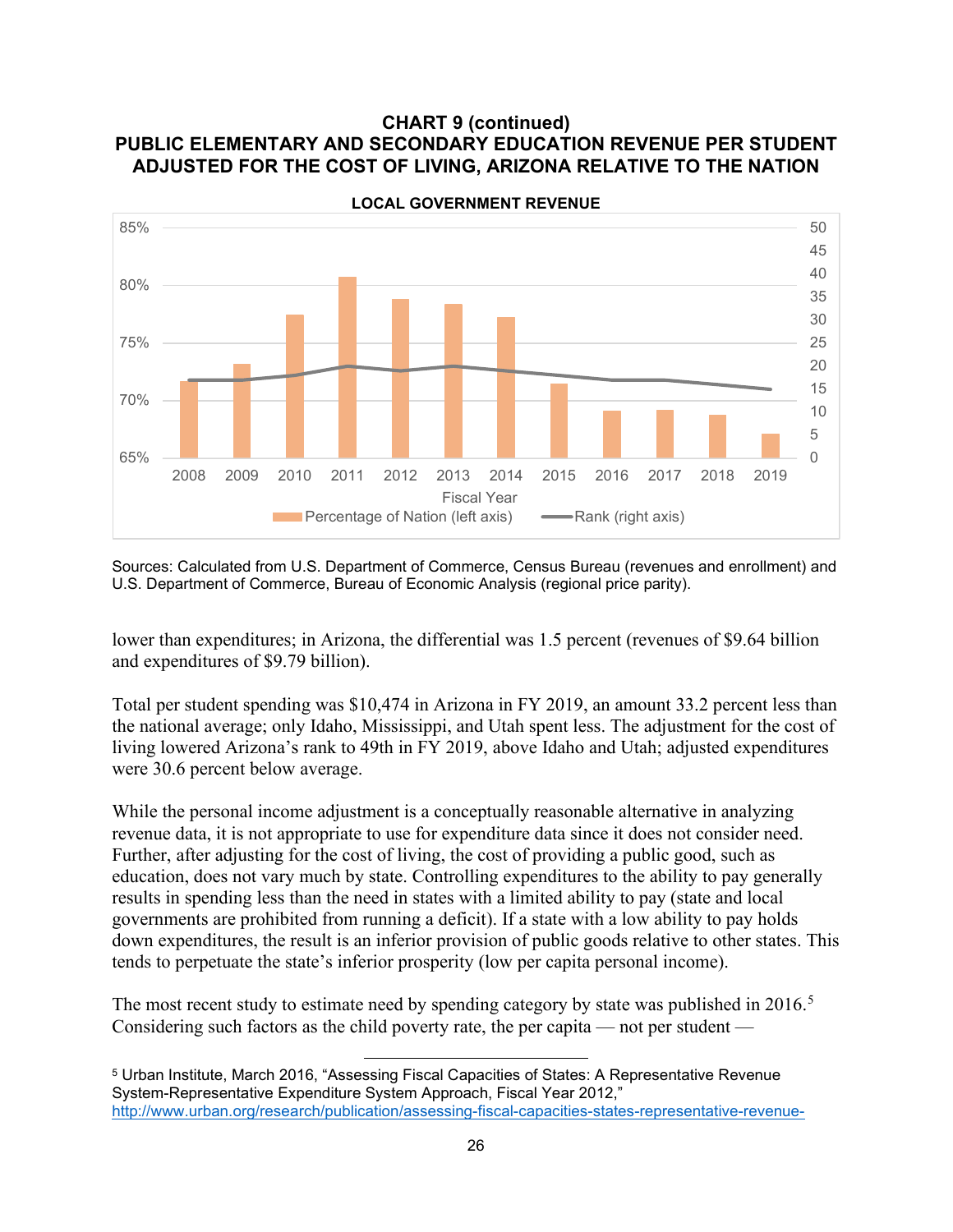expenditure need for K-12 education in Arizona in FY 2012 was estimated to be 11 percent higher than the national average, fifth highest among the states. Actual per capita spending was 33 percent below average, second lowest.

As discussed earlier, the Census Bureau divides expenditures for K-12 education into three broad categories. Current operations is by far the largest category, accounting for 82.1 percent of the total in Arizona in FY 2019. Capital outlays accounted for 13.6 percent and other expenditures were responsible for 2.3 percent. The data for FY 2019 are summarized in Table 3 for the larger categories of elementary and secondary education expenditures.

Current operations spending typically is the focus of comparisons over time and across states of education spending rather than total expenditures. The amount of capital outlays is in part determined by the growth rate in the number of students and is erratic from year to year. The construction of a new school to accommodate growth does not benefit existing students. Similarly, interest payments do not directly benefit students.

Current operations spending of \$8.23 billion accounted for 84.1 percent of total K-12 education expenditures in Arizona in FY 2019. After adjusting for living costs, \$9,136 per student was expended on current operations, 32.8 percent less than the U.S. average. Only Idaho and Utah spent less.

Current operations are divided into three categories by the Census Bureau: instruction, support services, and other expenses. Spending on instruction totaled \$4.45 billion — 54.1 percent of current operations — in Arizona in FY 2019. Per pupil instructional spending was \$4,942 after adjusting for living costs, 39.8 percent below average and the lowest in the country. Spending on support services totaled \$3.24 billion (39.4 percent of current operations). This amounted to \$3,601 per student after adjusting for living costs, 23.4 percent less than the U.S. average. Arizona ranked 47th nationally and eighth in the West. Other current operations expenses (such as food services and adult education) totaled \$534 million (6.5 percent of current operations), or \$593 per student after adjusting for living costs — 12.1 percent below average, ranking 38th nationally and fourth in the West.

The support services category is in turn divided into seven subcategories. The largest of these is plant operations and maintenance, which includes such functions as the heating/cooling of school buildings. Expenditures in FY 2019 totaled \$931 million in Arizona (28.7 percent of total support services). After adjusting for living costs, this amounted to \$1,034 per student, 14.2 percent below the national average and 40th in the country (fourth in the West).

Expenditures for pupil support — such as counseling, medical services, and student record keeping — totaled \$674 million in Arizona in FY 2019 (20.8 percent of total support services). The per student figure of \$749 after adjustment for the cost of living was 8.4 percent less than the national average, ranking 30th nationally and fifth among the western states. Instructional staff support spending — for items such as training, curriculum development, and alternative types of instruction — totaled \$435 million (13.4 percent of total support services). The adjusted

[system-representative-expenditure-system-approach-fiscal-year-2012.](http://www.urban.org/research/publication/assessing-fiscal-capacities-states-representative-revenue-system-representative-expenditure-system-approach-fiscal-year-2012) Research has found that the cost of educating a child living in poverty is considerably higher than the cost for other children.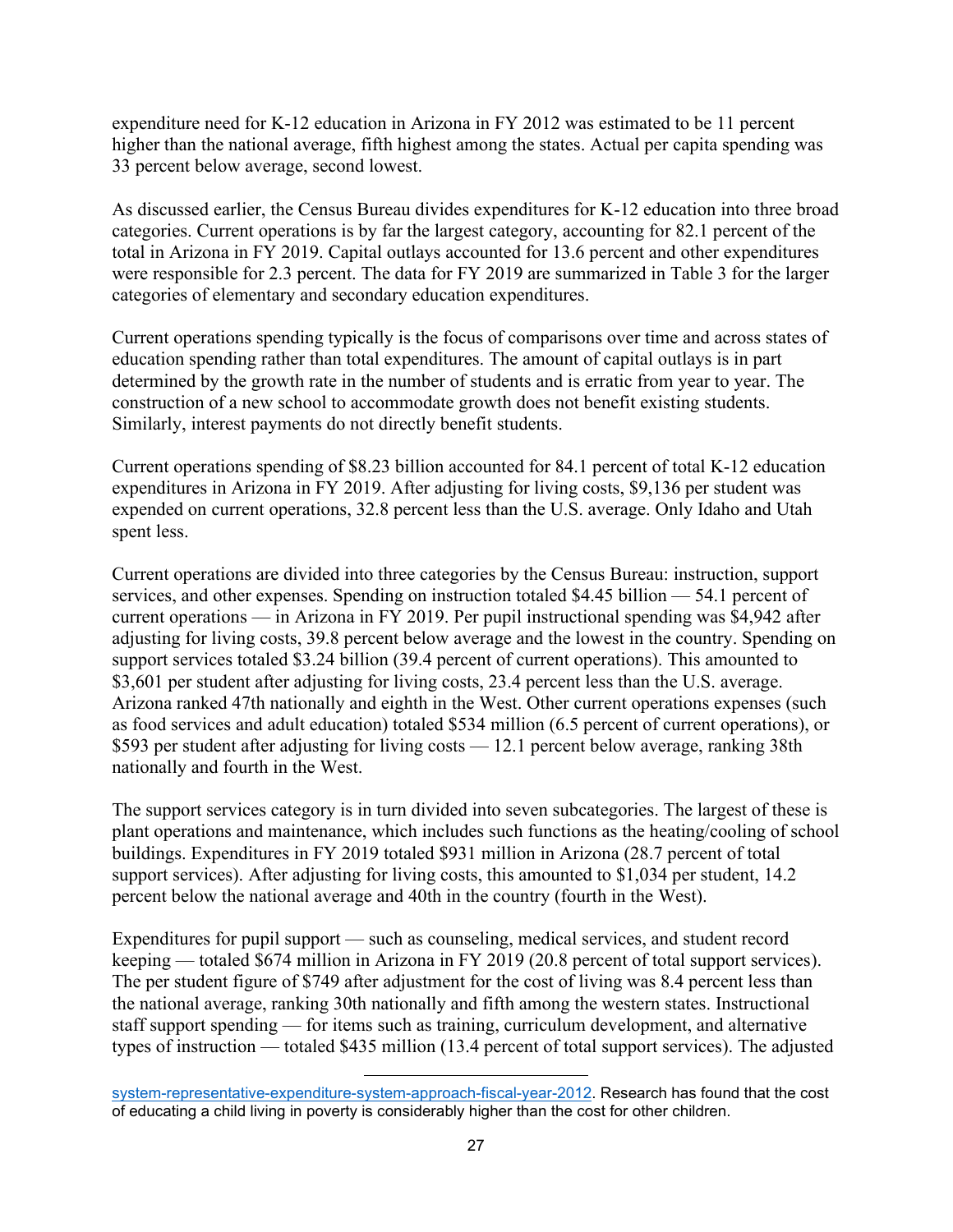per student figure of \$483 was 24.3 percent below average and ranked 40th nationally and seventh in the West.

There are two categories of administration. Expenditures for school administration were \$377 million in Arizona in FY 2019 (11.6 percent of total support services), while spending for general administration (such as at the school district level) was \$142 million (4.4 percent of total support services). Arizona's administrative costs per student after adjusting for the cost of living were \$418 for school administration and \$157 for general administration. Each adjusted per student figure was very low compared to other states. The school administration subcategory was

#### **TABLE 3 PUBLIC ELEMENTARY AND SECONDARY EDUCATION EXPENDITURES PER STUDENT, ARIZONA, FISCAL YEAR 2019**

|                                             |                | Percentage             | Rank:               | Rank:              |
|---------------------------------------------|----------------|------------------------|---------------------|--------------------|
|                                             | <b>Dollars</b> | of Nation <sup>^</sup> | Nation <sup>^</sup> | West <sup>^^</sup> |
| <b>TOTAL EXPENDITURES</b>                   | \$10,474       | 66.8%                  | 48                  | 8                  |
| Adjusted by Cost of Living                  | 10,871         | 69.4                   | 49                  | 8                  |
| <b>CURRENT OPERATIONS</b>                   | 8,803          | 64.8                   | 49                  | 8                  |
| Adjusted by Cost of Living                  | 9,136          | 67.2                   | 49                  | 8                  |
| <b>Instruction</b>                          | 4,761          | 58.0                   | 50                  | 9                  |
| Adjusted by Cost of Living                  | 4,942          | 60.2                   | 51                  | 10                 |
| <b>Total Support Services</b>               | 3,470          | 73.8                   | 44                  | 8                  |
| Adjusted by Cost of Living                  | 3,601          | 76.6                   | 47                  | 8                  |
| <b>Pupil Support Services</b>               | 721            | 88.2                   | 27                  |                    |
| Adjusted by Cost of Living                  | 749            | 91.6                   | 30                  | 5<br>5<br>7        |
| <b>Instructional Staff Support Services</b> | 465            | 72.9                   | 37                  |                    |
| Adjusted by Cost of Living                  | 483            | 75.7                   | 40                  | $\overline{7}$     |
| <b>General Administration</b>               | 152            | 59.1                   | 43                  | $\overline{7}$     |
| Adjusted by Cost of Living                  | 157            | 61.4                   | 43                  | $\overline{7}$     |
| <b>School Administration</b>                | 403            | 54.6                   | 51                  | 10                 |
| Adjusted by Cost of Living                  | 418            | 56.7                   | 51                  | 10 <sup>1</sup>    |
| <b>Plant Operations and Maintenance</b>     | 997            | 82.7                   | 38                  | 6                  |
| Adjusted by Cost of Living                  | 1,034          | 85.8                   | 40                  | 4                  |
| <b>Pupil Transportation</b>                 | 403            | 70.8                   | 37                  | 3                  |
| Adjusted by Cost of Living                  | 418            | 73.5                   | 41                  | 3                  |
| <b>Other Support Services</b>               | 330            | 69.1                   | 31                  | $\overline{7}$     |
| Adjusted by Cost of Living                  | 342            | 71.8                   | 33                  | $\overline{7}$     |
| <b>Other Current Operations</b>             | 572            | 84.7                   | 35                  | 4                  |
| Adjusted by Cost of Living                  | 593            | 87.9                   | 38                  | 4                  |
| <b>CAPITAL OUTLAYS</b>                      | 1,428          | 89.9                   | 28                  | 9                  |
| Adjusted by Cost of Living                  | 1,482          | 93.3                   | 26                  | 9                  |
| <b>OTHER EXPENDITURES</b>                   | 243            | 49.2                   | 29                  | $\overline{7}$     |
| Adjusted by Cost of Living                  | 252            | 51.1                   | 31                  | 8                  |

^ The nation consists of the 50 states and the District of Columbia. A rank of 1 represents the highest expenditures.

<sup>^^</sup> The West includes 10 western states: Arizona, California, Colorado, Idaho, Nevada, New Mexico, Oregon, Texas, Utah, and Washington. A rank of 1 represents the highest expenditures.

Sources: Calculated from U.S. Department of Commerce, Census Bureau (expenditures and enrollment) and U.S. Department of Commerce, Bureau of Economic Analysis (regional price parity).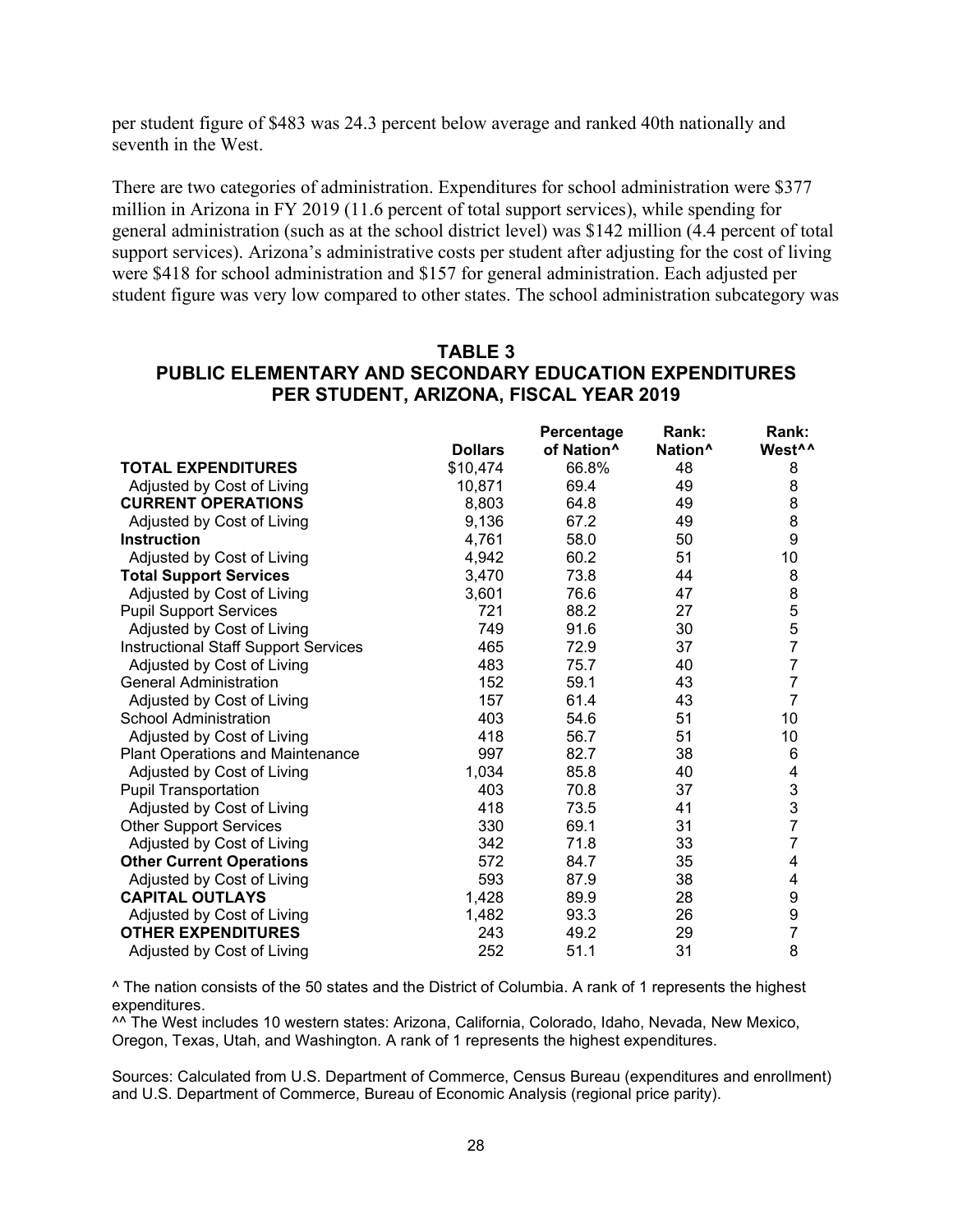43.3 percent below average, the lowest in the country. In the general administration category, Arizona ranked 43rd nationally and seventh in the West at 38.6 percent below average.

Pupil transportation expenses in Arizona in FY 2019 were \$376 million (11.6 percent of total support services). Adjusted for the cost of living, this amounted to \$418 per pupil: 26.5 percent below the national average, ranked 41st nationally but third in the West. In the other support services subcategory, spending totaled \$308 million (9.5 percent of total support services), or \$342 per student adjusted for the cost of living: 28.2 percent below average, ranking 33rd nationally and seventh among the western states.

Though per pupil spending in Arizona in FY 2019 was considerably less than the national norm for support services and for current operations other than instruction and support services, these categories still made up a disproportionate share of all current operations expenditures. Spending in the instruction category accounted for 54.1 percent of total current operations spending in Arizona in FY 2019, the third lowest share in the nation (Alaska and the District of Columbia were lower).

One possible explanation for the low instructional share in Arizona is that fixed costs for other types of current operations become a disproportionate issue when overall funding is so far below average. Such fixed costs are more of a limit in some of the support services than in instruction. For example, if pupil transportation is provided, buses must be maintained and fueled, drivers must be paid, and a bus cannot transport more students than it was designed for. Thus, substantial reductions in overall funding may of necessity disproportionately reduce expenditures in the instructional category.

Capital outlays in Arizona in FY 2019 for K-12 education totaled \$1.33 billion, 13.6 percent of total expenditures. Per student adjusted for living costs, capital outlays amounted to \$1,482 — 6.7 percent less than the national average, ranking 26th nationally and ninth among the western states.

Other educational expenditures — largely interest payments — totaled \$227 million in Arizona in FY 2019, 2.3 percent of all expenditures. This amounted to \$252 per student after adjusting for living costs — 48.9 percent less than the national average, ranking 31st nationally and eighth among the western states.

#### **Change in K-12 Expenditures Over Time**

The examination of the change in expenditures over time uses data not adjusted for the cost of living for the long time period through FY 2019. For the major categories, the earliest year of data is either FY 1978 or FY 1987. Data adjusted for the cost of living are examined for FYs 2008 through 2019.

Total per student expenditures for K-12 education not adjusted for the cost of living fell substantially in Arizona relative to the national average between FYs 1978 and 2019. In FY 1978, the figure was 8.8 percent below average and ranked 31st. In FY 2019, the figure was 33.2 percent below average and ranked 48th. As seen in Chart 10, substantial declines began in FY 1990. Other than small upticks during economic expansions, as in FYs 2017 through 2019, the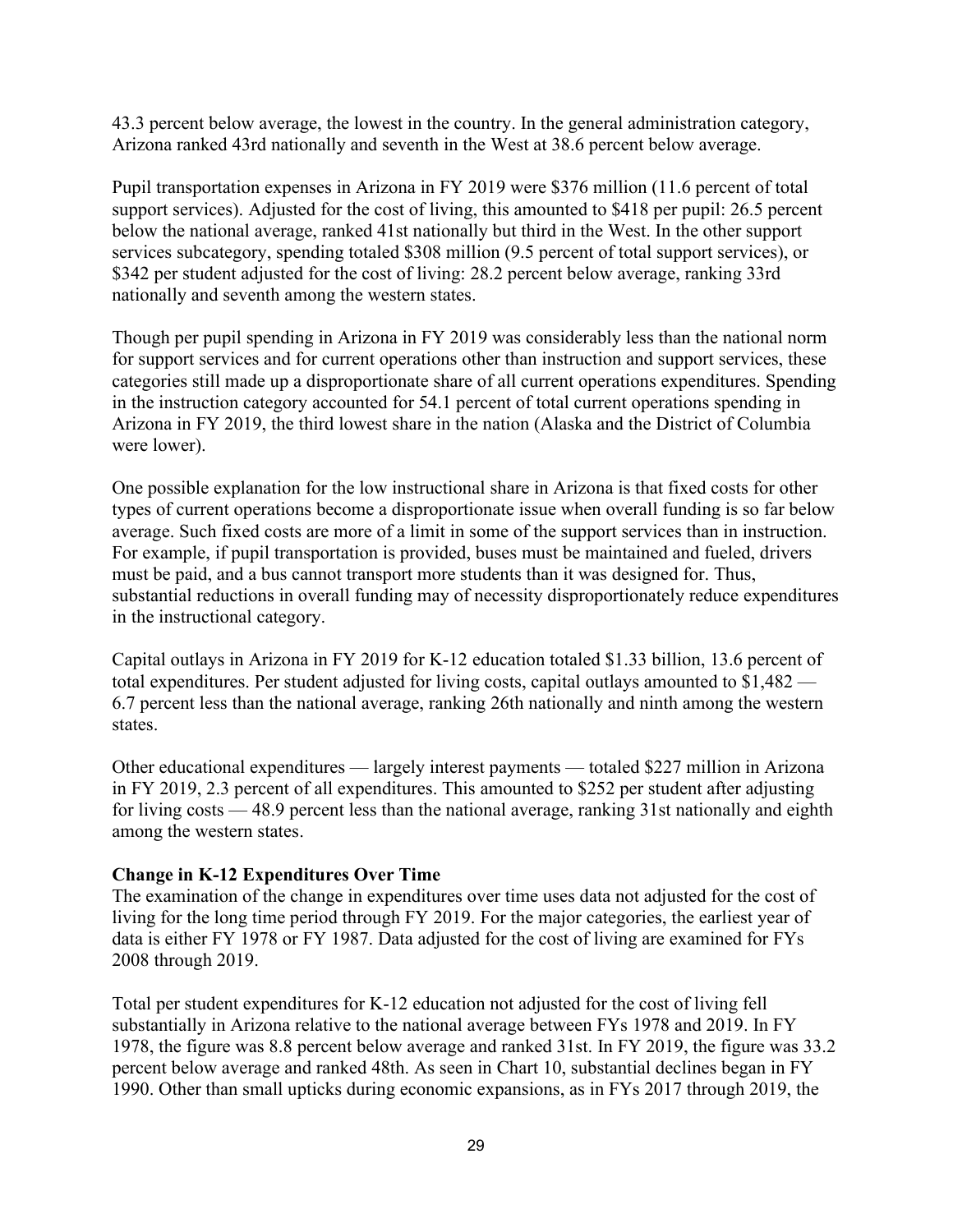

**CHART 10**



Source: Calculated from U.S. Department of Commerce, Census Bureau (expenditures and enrollment).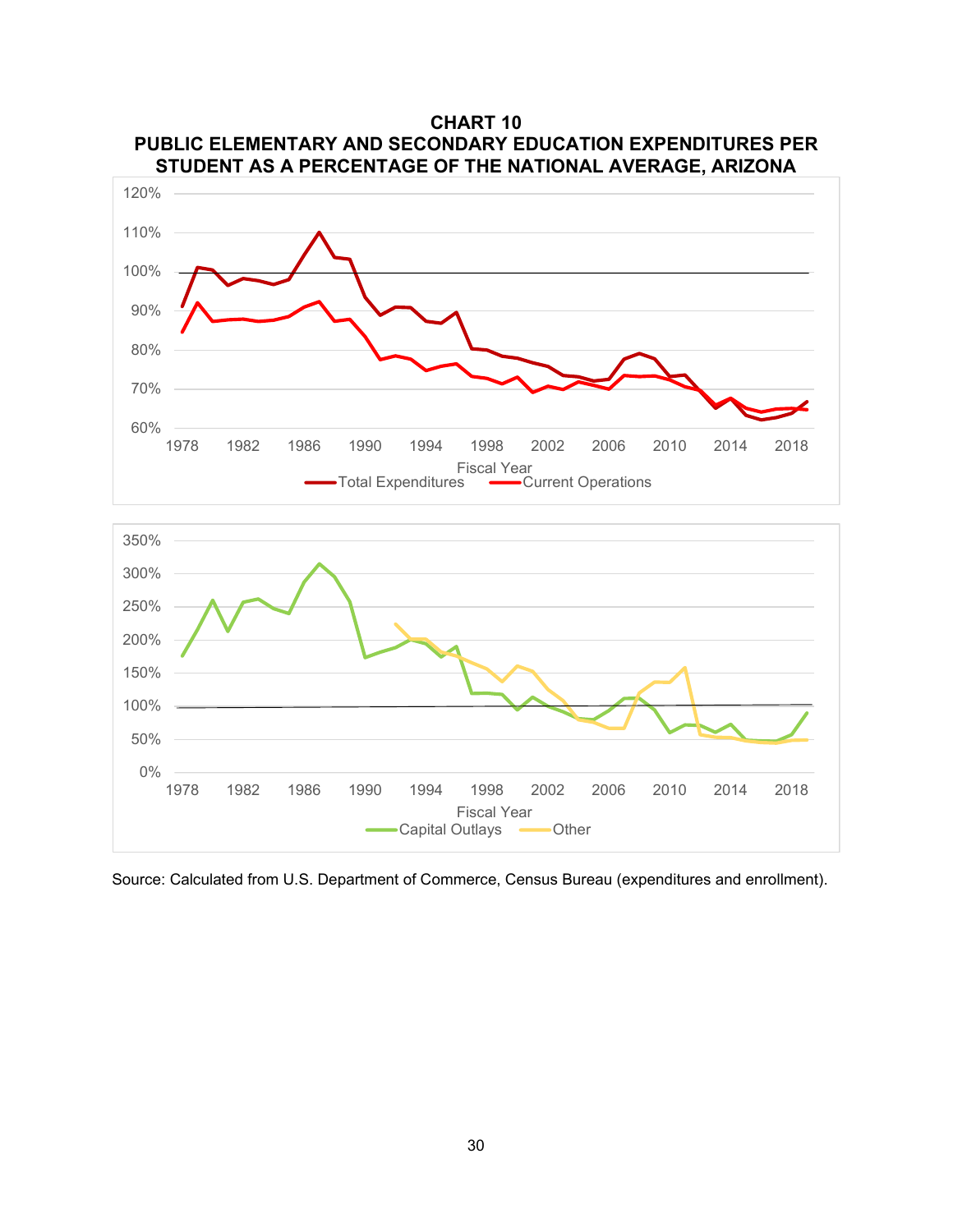downtrend has continued. Between FYs 2008 and 2019, after adjusting for the cost of living, Arizona decreased from 21.3 percent below average to 30.6 percent below average. The state ranked 49th in each year from FY 2008 through FY 2019.

The contraction between FYs 1978 and 2019 in current operations spending in Arizona relative to the nation was not as great as for total expenditures due to a large decrease in capital outlays. In FY 1978, per student current operations expenditures were 15.4 percent below average, ranked 33rd. In FY 2019, the state ranked 49th at 35.2 percent below average. The slide occurred primarily during the 1990s and again after FY 2009. Adjusted for the cost of living, the state went from 27.2 percent below average in FY 2008 to 32.8 percent below average in FY 2019. Arizona ranked 49th in each year from FY 2008 through FY 2019.

The decline relative to the national average in noncapital expenditures per student that has occurred since the 1990s is a continuation of a downtrend that began in the late 1960s. Per pupil K-12 noncapital expenditures had been at least 10 percent higher than the national average in Arizona in nearly every year from 1930 through 1967.[6](#page-33-0)

The reduction in Arizona's per student spending relative to the nation was much greater for capital outlays and other expenditures than for current operations (see Chart 10). Historically, per student capital outlays in Arizona were substantially above the national average, due in large part to the state's rapid population growth that created the need for the construction of new schools. The amount of capital outlays varies widely by year. After running close to, or more than, double the national average from FYs 1978 through 1996, per student capital outlays fell to less than half the U.S. average from FY 2015 through FY 2017. In FY 2019, per student capital outlays increased to 90 percent of the U.S. average.

A similarly large decline occurred in the other expenditures category, which largely consists of interest payments tied to construction projects. The per student amount was more than twice the U.S. average in the early 1990s but less than half as much from FY 2015 through FY 2019.

Arizona's rank among the states and its percentage difference from the national average based on cost-of-living-adjusted data are shown in Chart 11 for the major categories of K-12 expenditures for the FY 2008-through-2019 period.

In Chart 12, the same information as in Chart 10 is presented for the three major categories of current operations spending. Relative decreases in Arizona occurred between FYs 1987 and 2019 in the current operations categories of instruction and support services. In the other current operations category, per student spending in Arizona as a percentage of the national average is erratic from year to year but was below average in each year since the earliest data in FY 1992.

Per student, instructional expenditures dropped from 13.7 percent less than the national average and a rank of 34th in FY 1987 to 42.0 percent below average and a rank of 50th in FY 2019. Much of this reduction occurred prior to FY 2000, but further declines were registered after the mid-2000s. Adjusted for living costs, per student instructional expenditures were 32.0 percent

<span id="page-33-0"></span><sup>&</sup>lt;sup>6</sup> See page 35 of the Office of the University Economist report "Arizona Constitution: Specified Duties of State Government," November 2010, available from [https://economist.asu.edu/public-finance.](https://economist.asu.edu/public-finance)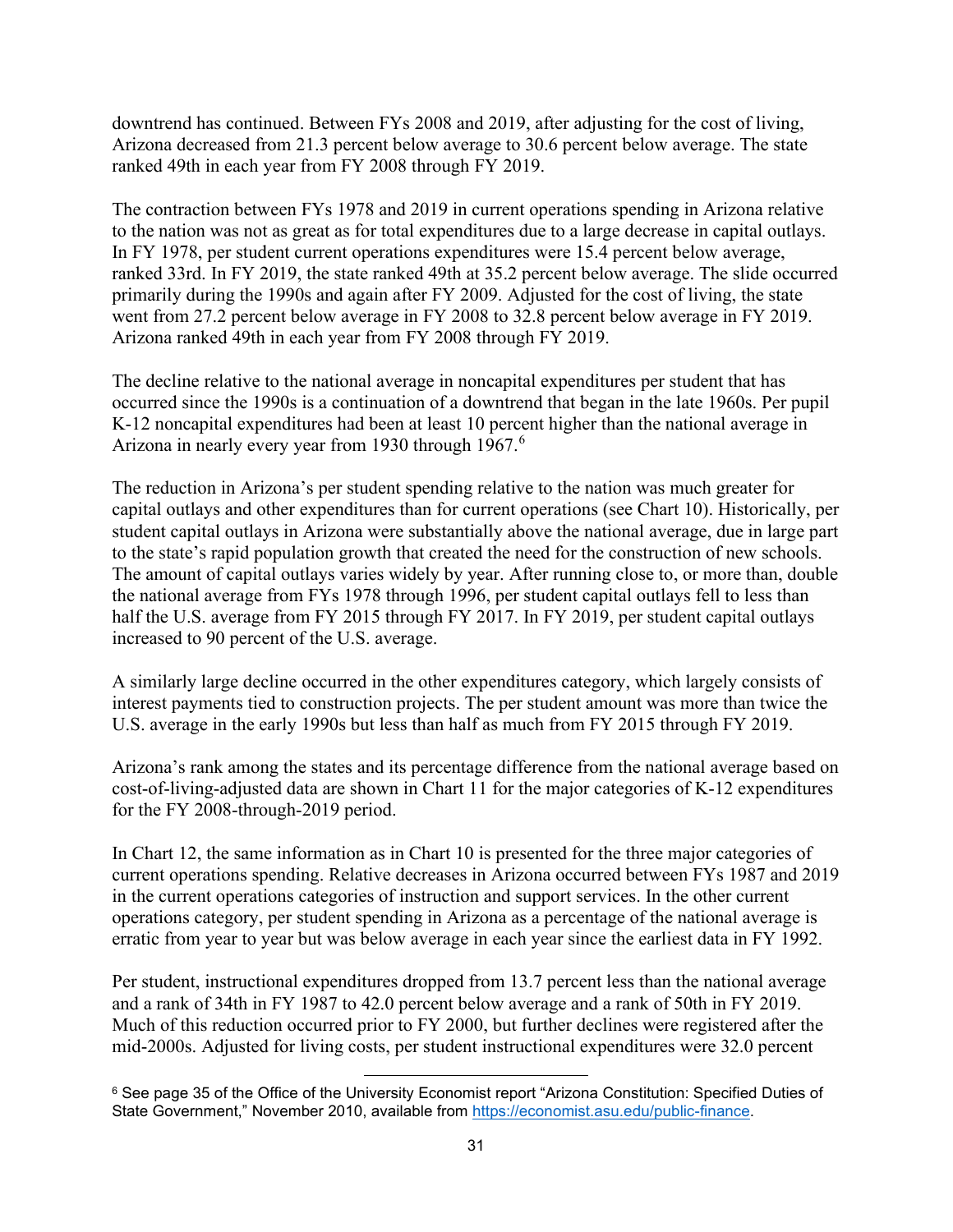## **CHART 11 PUBLIC ELEMENTARY AND SECONDARY EDUCATION EXPENDITURES PER STUDENT ADJUSTED FOR THE COST OF LIVING, ARIZONA RELATIVE TO THE NATION**



**CURRENT OPERATIONS TOTAL**



(continued)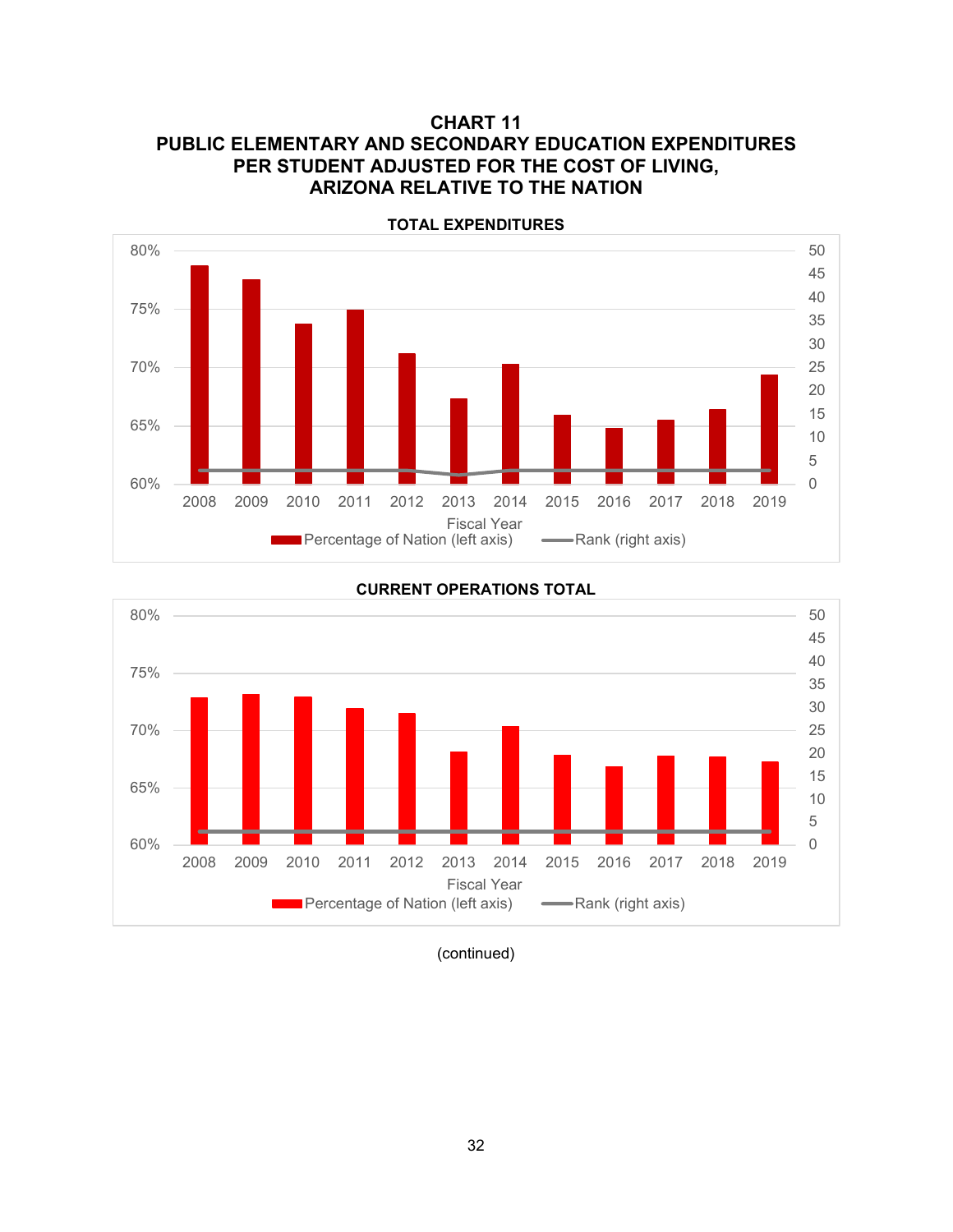#### **CHART 11 (continued) PUBLIC ELEMENTARY AND SECONDARY EDUCATION EXPENDITURES PER STUDENT ADJUSTED FOR THE COST OF LIVING, ARIZONA RELATIVE TO THE NATION**



Sources: Calculated from U.S. Department of Commerce, Census Bureau (expenditures and enrollment) and U.S. Department of Commerce, Bureau of Economic Analysis (regional price parity).

#### **CHART 12 PUBLIC ELEMENTARY AND SECONDARY EDUCATION CURRENT OPERATIONS EXPENDITURES PER STUDENT AS A PERCENTAGE OF THE NATIONAL AVERAGE, ARIZONA**



Source: Calculated from U.S. Department of Commerce, Census Bureau (expenditures and enrollment).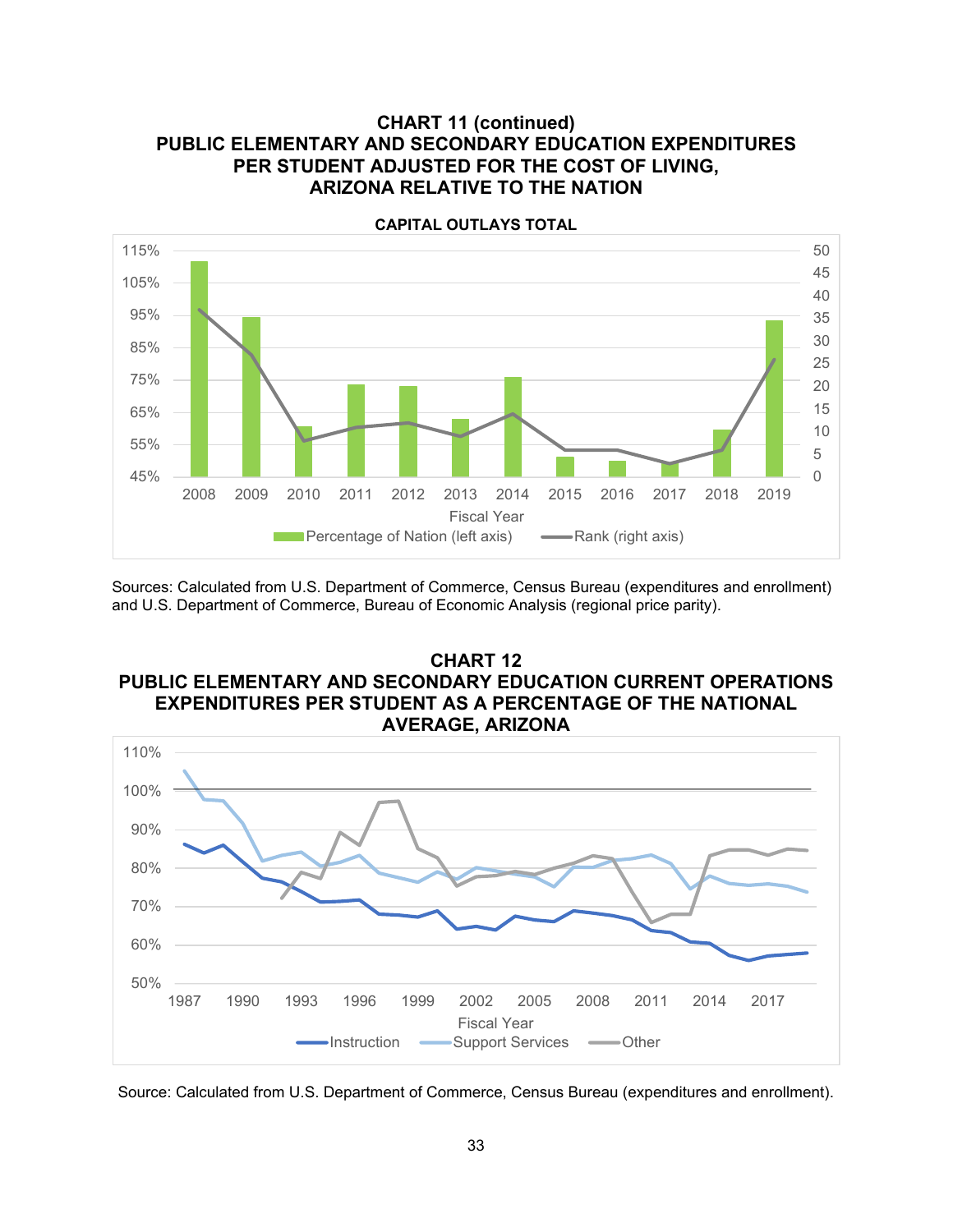below average and ranked 50th in FY 2008. Despite some improvement between FY 2016 and FY 2019, Arizona's figure in FY 2019 was 39.8 percent below average and ranked last.

Expenditures per student for support services were above the U.S. average in FY 1987 and ranked 17th. In FY 2019, they were 26.2 percent below average and ranked 44th. Adjusted for living costs, per student support services spending rose versus the nation between FYs 2008 and 2011, but then fell (see Chart 13). The rank was 47th in both FY 2008 and FY 2019, but Arizona dropped from 20.3-to-23.4 percent below average.

For the seven subcategories of support services, annual data (the earliest are for FY 1992) have been erratic, suggesting inconsistencies in the reporting of support services expenditures by subcategory. However, the trend is obvious in the two subcategories of administrative costs. Per student spending on general administration in Arizona fell from above average in some years of the 1990s to more than 35 percent below average. In the school administration subcategory, Arizona was 20 percent below average in the early 1990s but more than 40 percent below average from FY 2010 through FY 2019. A lesser reduction relative to the nation occurred in the plant operations and maintenance subcategory, from an above-average figure in some years of the 1990s to more than 10 percent below average from FY 2010 through FY 2019.

Relative to the nation, per student spending in Arizona for instructional staff support fell considerably in the late 1990s but recovered after FY 2012 to about the same level as in the early 1990s. In the pupil transportation subcategory, the percentage of the national average has not varied much. In contrast, in the pupil support subcategory, Arizona's percentage of the U.S. average has been higher in recent years than in the 1990s.

#### **Annual Data From the JLBC**

The JLBC reports state government funding for the Arizona Department of Education, which administers the public K-12 education system. Appropriations are made from the state government's general fund and from a variety of specialized funds. Not-appropriated funding, such as revenue from the federal government, also is reported.

General fund appropriations for K-12 education are available back to FY 1979. As seen in Chart 14, K-12 appropriations per \$1,000 of personal income have fallen significantly since the early 1980s, with the drop occurring in two periods: a 25 percent decrease between FYs 1981 and 1989 and a 27 percent decline between FYs 2007 and 2018. Between FYs 2018 and 2021, an increase of 9 percent occurred. Chart 14 also displays the K-12 share of total general fund appropriations. Unlike universities, the share in FY 2021 was similar to the shares early in the time series.

Chart 15 displays K-12 funding per student from various sources. The enrollment figures, which come from the National Center for Education Statistics, are not available for the entire time series. General fund appropriations per student have gradually increased over time on an inflation-adjusted basis, despite a significant drop between FYs 2007 and 2010. Real notappropriated funding per student also has increased; the amount from other funds is only a small share of the total (4 percent in FY 2021).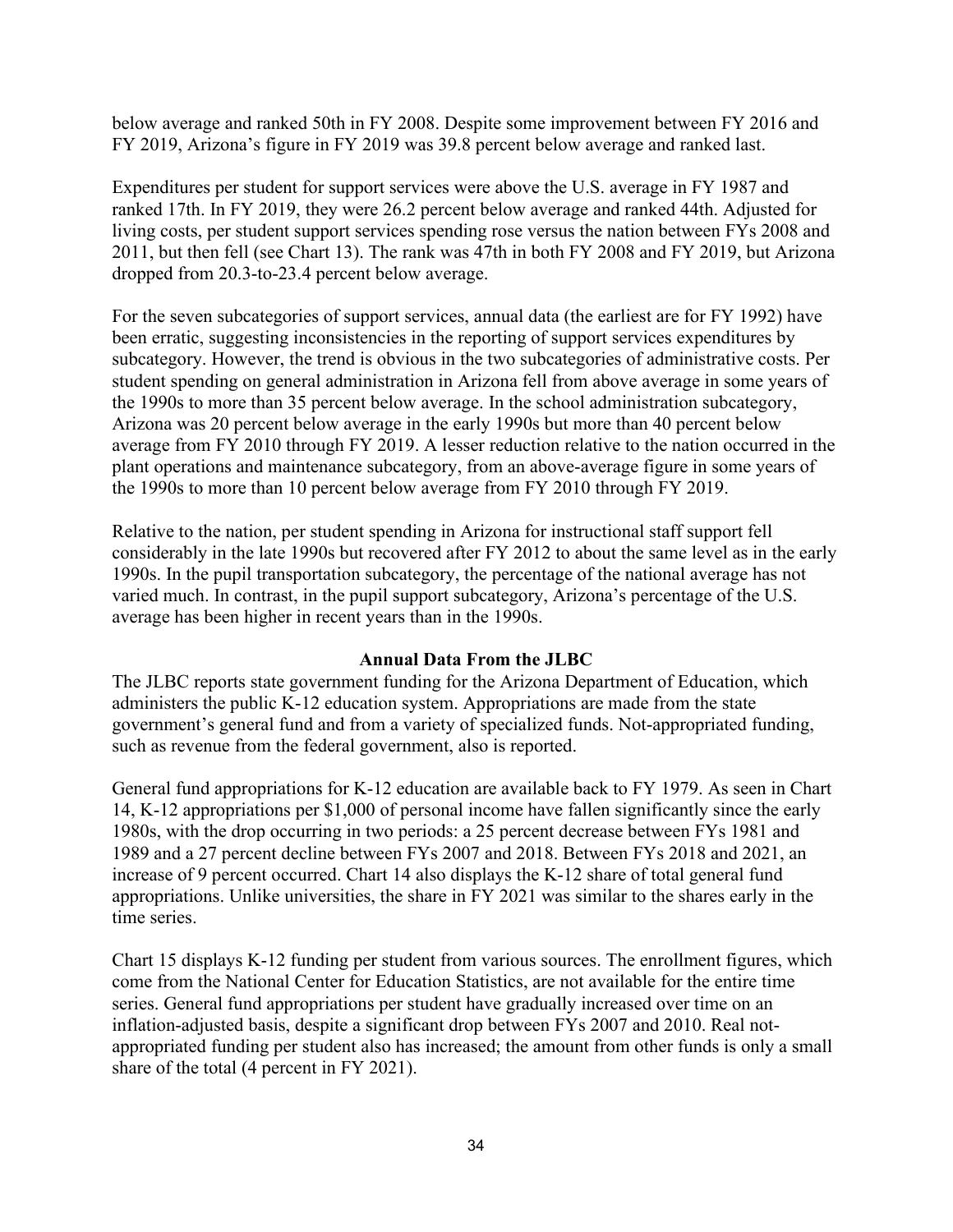## **CHART 13 PUBLIC ELEMENTARY AND SECONDARY EDUCATION CURRENT OPERATIONS EXPENDITURES PER STUDENT ADJUSTED FOR THE COST OF LIVING, ARIZONA RELATIVE TO THE NATION**



0 5 10 15 20 25 30 35 40 45 50 70% 75% 80% 85% 90% 2008 2009 2010 2011 2012 2013 2014 2015 2016 2017 2018 2019 Fiscal Year **Percentage of Nation (left axis)**  $\longrightarrow$  Rank (right axis)

**TOTAL SUPPORT SERVICES**

Sources: Calculated from U.S. Department of Commerce, Census Bureau (expenditures and enrollment) and U.S. Department of Commerce, Bureau of Economic Analysis (regional price parity).